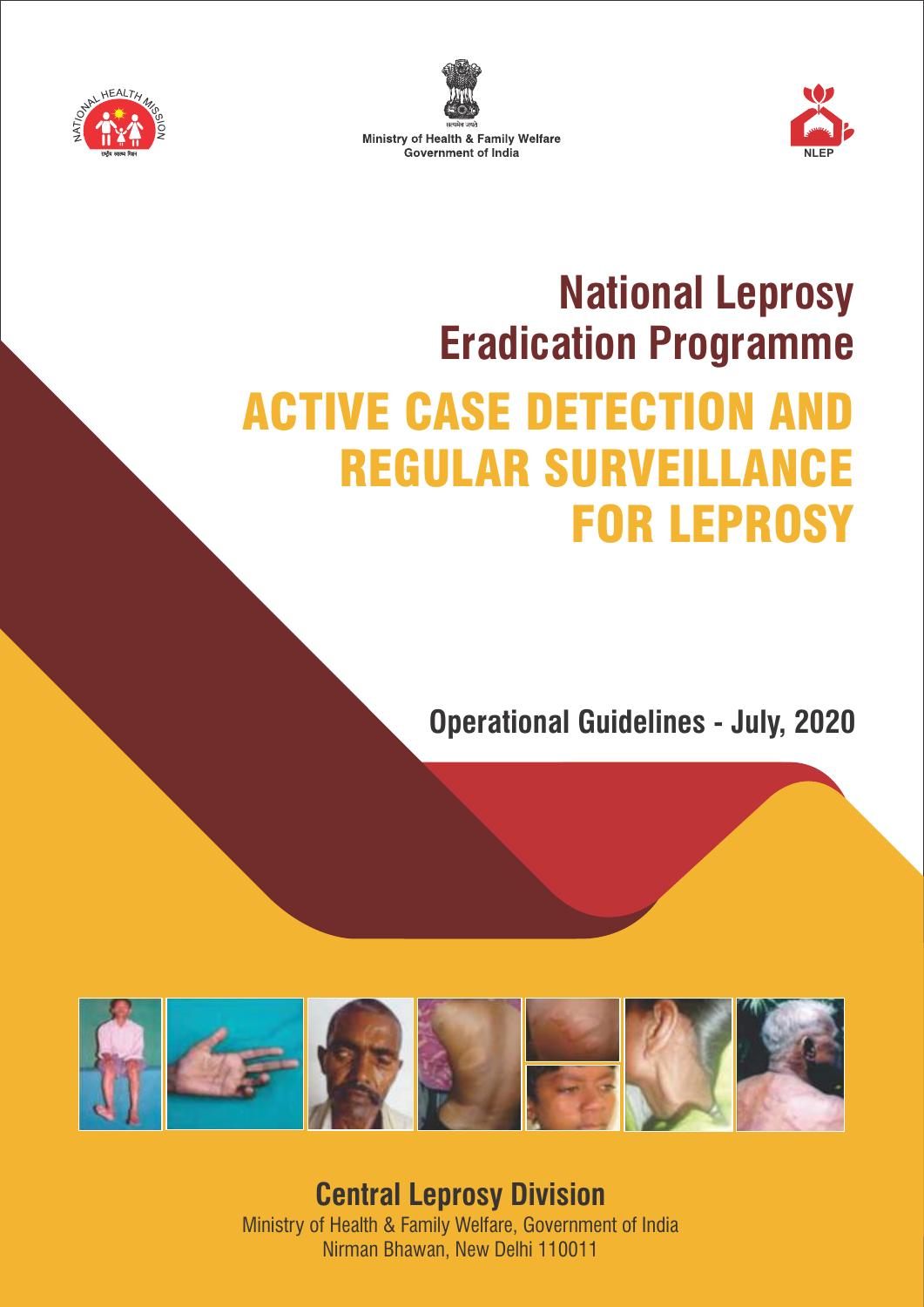Operational Guidelines are issued by Central Leprosy Division, Directorate General of Health Services, as per the approval of Ministry of Health and Family Welfare, Government of India accorded on 22nd July, 2020.

Guidelines printed in the month of August, 2020

#### **Central Leprosy Division**

Directorate General of Health Services, Ministry of Health and Family Welfare, Nirman Bhawan, New Delhi 110011

© Central Leprosy Division, Ministry of Health and Family Welfare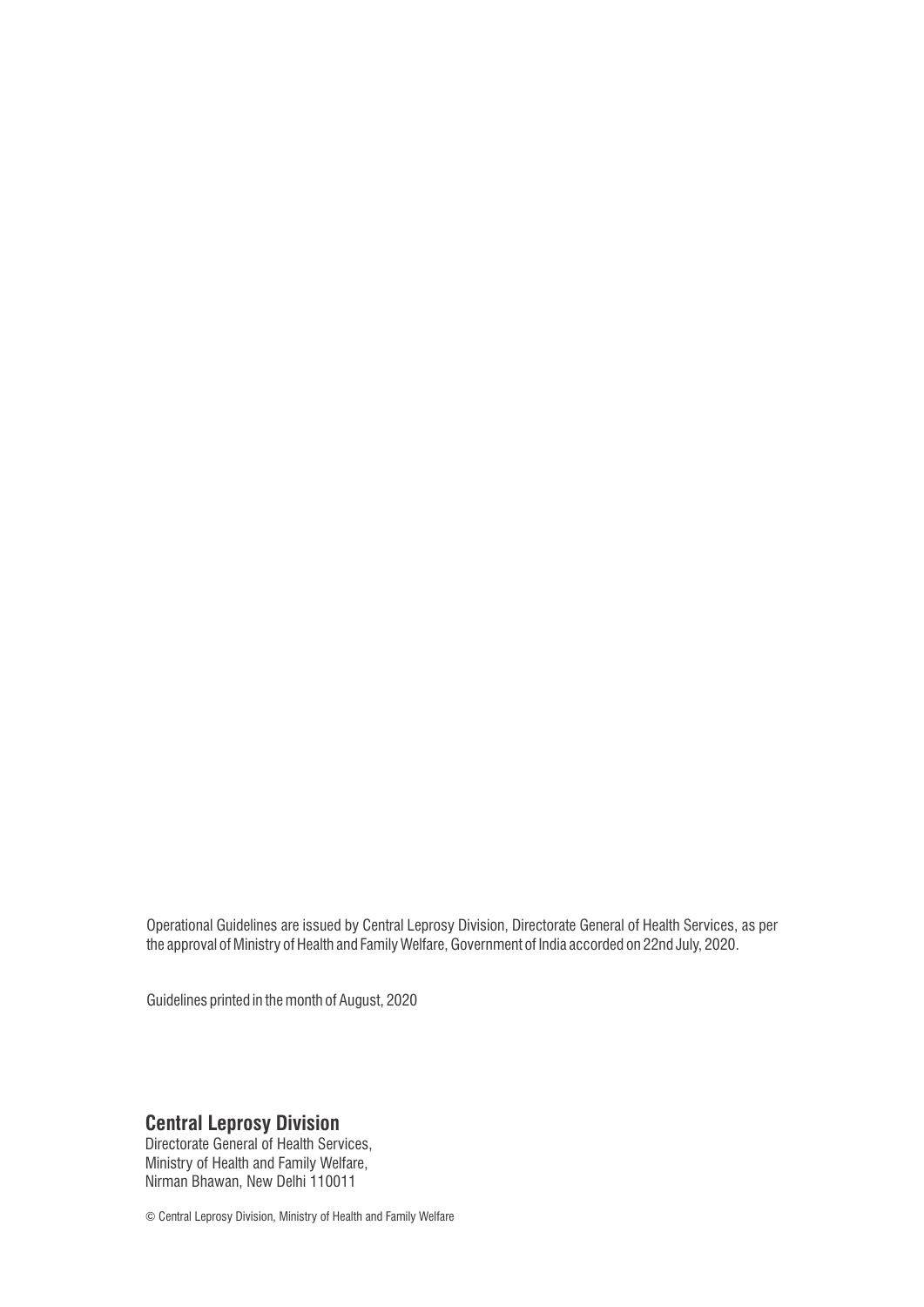# **National Leprosy Eradication Programme** ACTIVE CASE DETECTION AND REGULAR SURVEILLANCE FOR LEPROSY

**Operational Guidelines - July, 2020**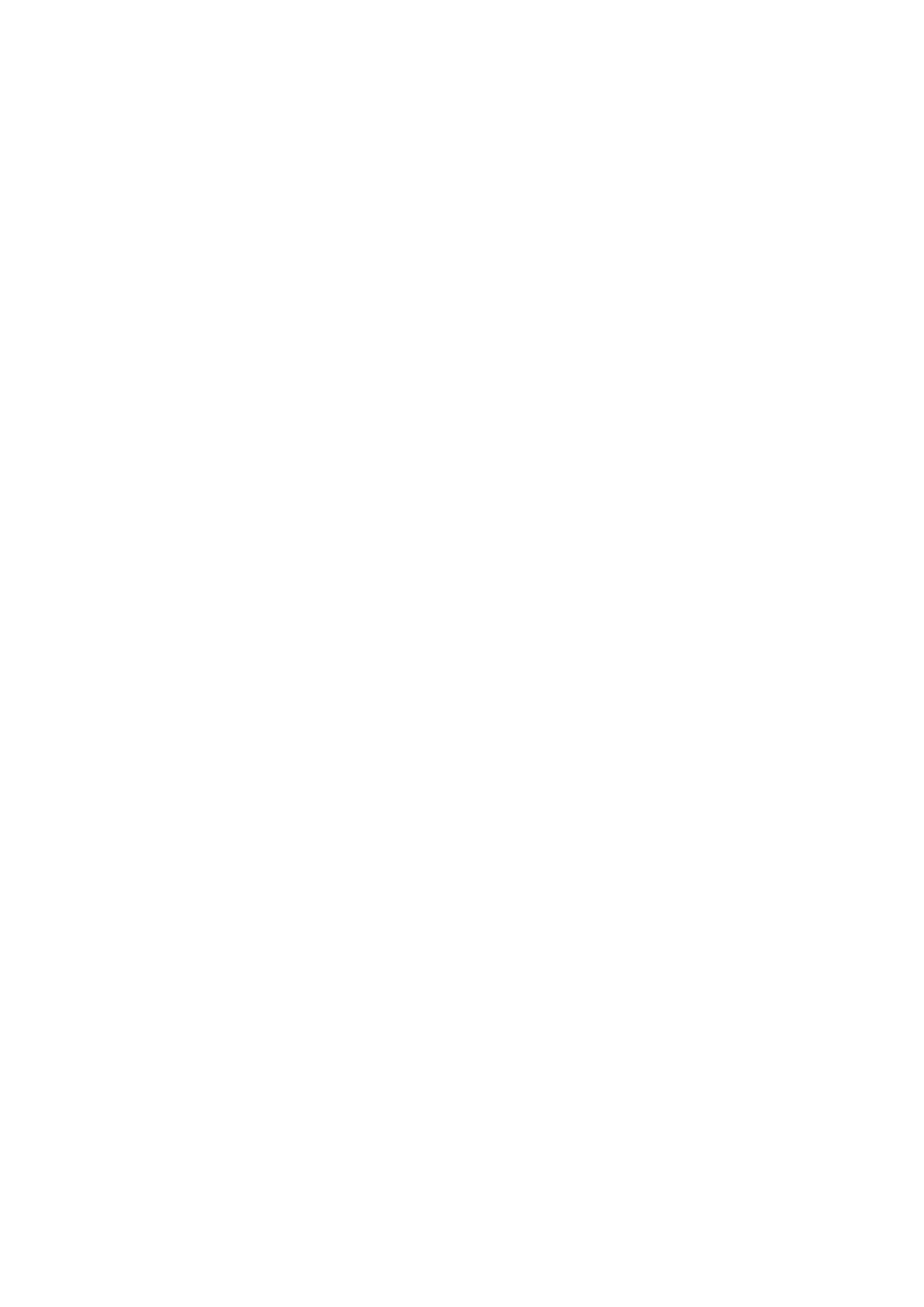# Table of contents

|    | Abbreviations                                                        |              |
|----|----------------------------------------------------------------------|--------------|
| А. | Background                                                           | 1.           |
| В. | Methodology of screening                                             | $\mathbf{2}$ |
| C. | Frequency and criteria for screening rounds                          | 4            |
| D. | Flexibilities allowed to decide the number of screening rounds       | 7            |
| Е. | Definition of suspect/symptoms guide for suspect case identification | 8            |
| E. | Referral mechanism to refer any suspect for final diagnosis          | 9            |
| G. | Contact screening and tracing                                        | 11           |
| Н. | SoP for missing member(s) of any household                           | 12           |
| Ι. | Incentive structure                                                  | 14           |
| J. | Supervision and monitoring                                           | 16           |
| Κ. | Maintenance of record                                                | 17           |
|    |                                                                      |              |
|    | <b>Annexures</b>                                                     |              |
| Τ. | Household screening register for leprosy                             | 20           |
| Ш. | Referral slip for suspects                                           | 23           |

| III. | Information slip for missing household member(s)                                                                                                                                       | 24 |
|------|----------------------------------------------------------------------------------------------------------------------------------------------------------------------------------------|----|
| IV.  | Village/urban pocket level monthly reporting format for details of Active Case Search<br>activity submission to MO-PHC/UPHC by CHO/ANM-Sub centre/HWC concerned                        | 25 |
| V.   | PHC/UPHC level monthly reporting format for details of Active Case Search a<br>ctivity for submission to BLO/Block health officer by MO-PHC/UPHC                                       | 26 |
| VI.  | Block level monthly reporting format for details of Active Case Search Activity for<br>submission to DLO by BLO / Block health officer                                                 | 27 |
|      | VII. District level monthly reporting format for details of Active Case Search Activity for<br>submission to SLO by DLO                                                                | 28 |
|      | VIII. State level (Compiled District- wise) Monthly reporting format for details of Active Case<br>Search Activity for submission to Central Leprosy Division by State Leprosy Officer | 29 |
| IX.  | Certificates for completion of screening rounds                                                                                                                                        |    |
|      | IX- A. Screening round completion certificate by ASHA facilitator                                                                                                                      | 30 |
|      | IX-AA. Screening round completion certificate by CHO/ANM                                                                                                                               | 31 |
|      | IX-B. Screening round completion certificate by MO-PHC                                                                                                                                 | 32 |
|      | IX-BU. Screening round completion certificate by MO UPHC                                                                                                                               | 33 |
|      | IX-C. Screening round completion certificate by MO- CHC/UCHC                                                                                                                           | 34 |
|      | IX-D. Screening round completion certificate by DLO                                                                                                                                    | 35 |
|      | IX-E. Screening round completion certificate by SLO                                                                                                                                    | 36 |
|      |                                                                                                                                                                                        |    |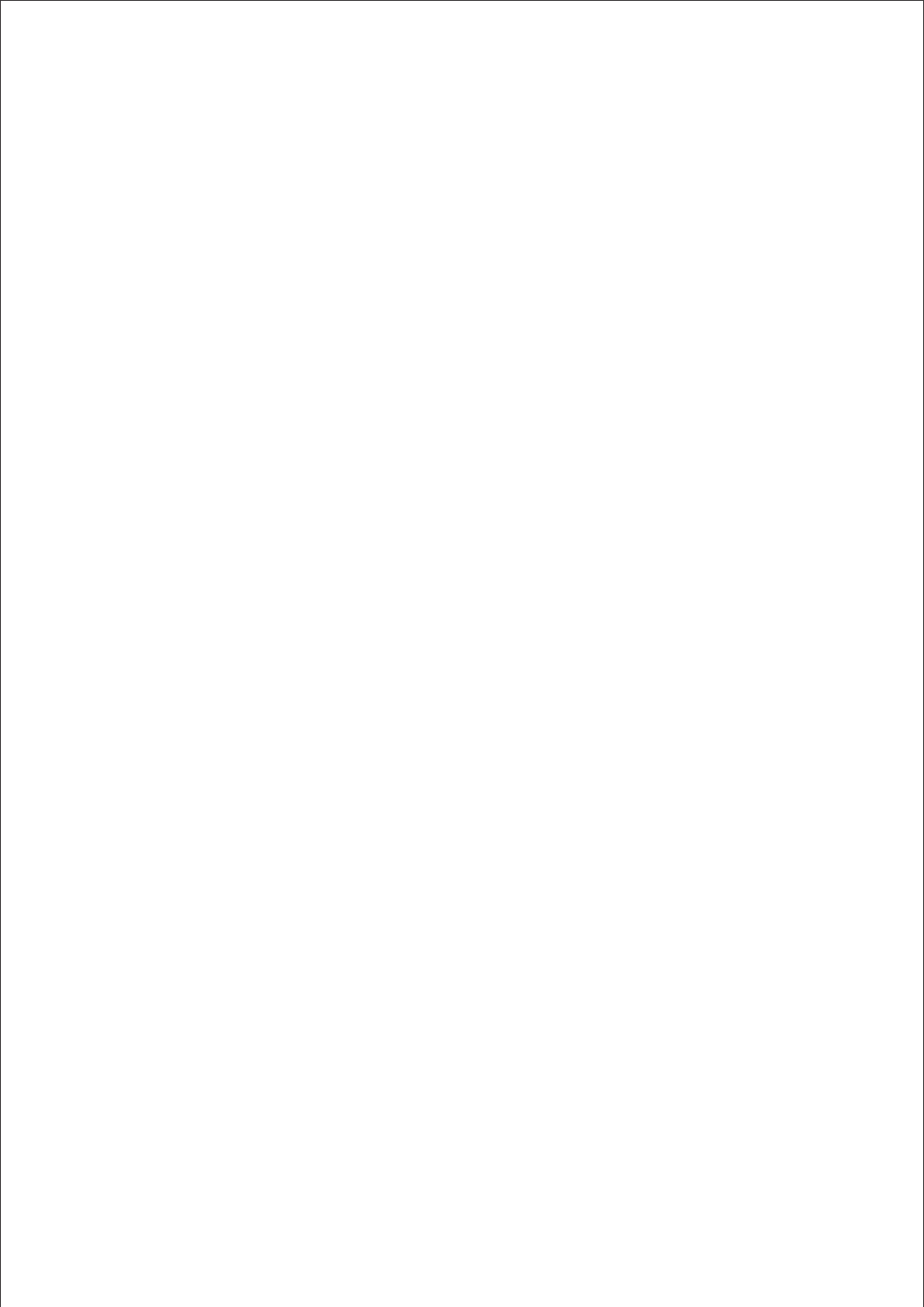# Abbreviations

| $F/M$ - $FLW$ | Female/Male Frontline worker (ASHA/NMS (Non-Medical<br>Supervisor)/NMA (Non-Medical Assistant) / trained female or male<br>Health Worker/trained Community Volunteer/ trained Person affected<br>by leprosy/ trained member of Mahila Aarogya Samiti (MAS) |
|---------------|------------------------------------------------------------------------------------------------------------------------------------------------------------------------------------------------------------------------------------------------------------|
| <b>ANCDR</b>  | Annual New Case Detection rate                                                                                                                                                                                                                             |
| <b>ANM</b>    | <b>Auxiliary Nurse Midwife</b>                                                                                                                                                                                                                             |
| <b>ASHA</b>   | <b>Accredited Social Health Activist</b>                                                                                                                                                                                                                   |
| <b>BLO</b>    | <b>Block Leprosy Officer</b>                                                                                                                                                                                                                               |
| <b>BMO</b>    | <b>Block Medical Officer</b>                                                                                                                                                                                                                               |
| <b>CHC</b>    | <b>Community Health Centre</b>                                                                                                                                                                                                                             |
| <b>CHO</b>    | <b>Chief Health Officer</b>                                                                                                                                                                                                                                |
| <b>CHO</b>    | <b>Community Health Officer</b>                                                                                                                                                                                                                            |
| <b>CLD</b>    | Central Leprosy Division                                                                                                                                                                                                                                   |
| DH            | District Hospital                                                                                                                                                                                                                                          |
| <b>DLO</b>    | <b>District Leprosy Officer</b>                                                                                                                                                                                                                            |
| <b>FY</b>     | Financial year                                                                                                                                                                                                                                             |
| F/M           | Female/Male                                                                                                                                                                                                                                                |
| GIID/G2D      | Grade II disability, visible deformity                                                                                                                                                                                                                     |
| <b>HH</b>     | Household                                                                                                                                                                                                                                                  |
| <b>HTRA</b>   | Hard-to-reach area                                                                                                                                                                                                                                         |
| <b>HWC</b>    | Health & Wellness Centre                                                                                                                                                                                                                                   |
| <b>MAS</b>    | Mahila Arogya Samiti (MAS)                                                                                                                                                                                                                                 |
| <b>MO</b>     | <b>Medical Officer</b>                                                                                                                                                                                                                                     |
| <b>NHM</b>    | National Health Mission                                                                                                                                                                                                                                    |
| <b>NMA</b>    | Non-Medical Assistant                                                                                                                                                                                                                                      |
| <b>NMS</b>    | Non-Medical Supervisor                                                                                                                                                                                                                                     |
| <b>NLEP</b>   | National Leprosy Eradication Programme                                                                                                                                                                                                                     |
| <b>PHC</b>    | Primary Health Centre                                                                                                                                                                                                                                      |
| PR            | Prevalence rate                                                                                                                                                                                                                                            |
| SC            | Sub Centre                                                                                                                                                                                                                                                 |
| <b>SLO</b>    | State Leprosy Officer                                                                                                                                                                                                                                      |
| <b>UCHC</b>   | Urban Community Health Centre                                                                                                                                                                                                                              |
| <b>UPHC</b>   | Urban Primary Health Centre                                                                                                                                                                                                                                |
| UT            | <b>Union Territory</b>                                                                                                                                                                                                                                     |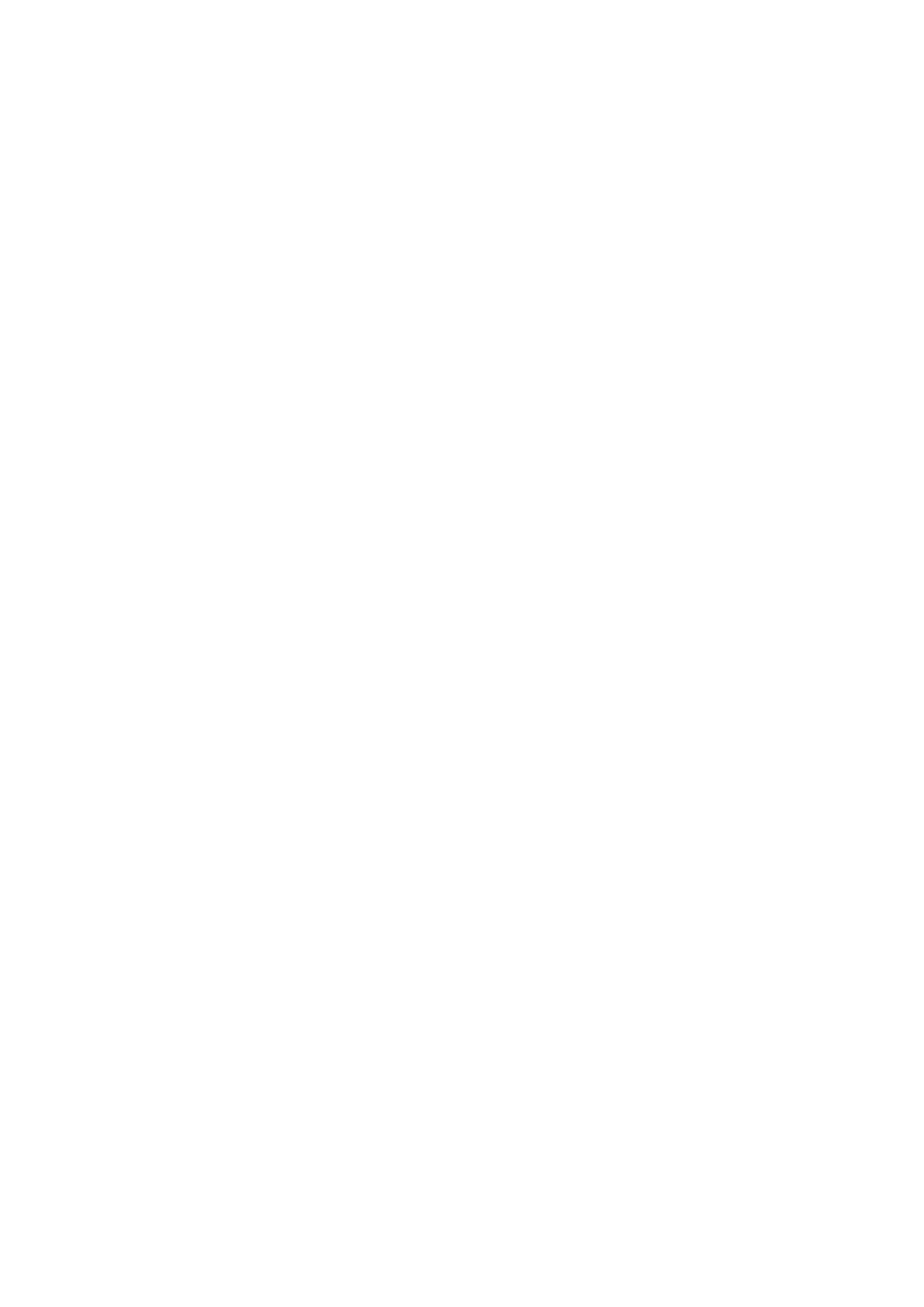# A.Background

National Leprosy Eradication Programme (NLEP), India is a Centrally Sponsored Scheme under the umbrella of National Health Mission (NHM). The primary goal of the Programme is to detect the cases of leprosy at an early stage and to provide complete treatment free of cost, in order to prevent the occurrence of disabilities in the persons affected and stop the transmission of disease at the community level. The Programme also aims to spread awareness about the disease and reduce stigma attached with the disease.

Leprosy, however, still shows high prevalence in many pockets of certain States/ UTs of India. Besides, urban growth has led to additional challenges of service delivery to the urban population, especially the urban poor, those living in urban slums and the migratory population.

With a view to widen the coverage of population screening for early case detection and to strengthen the active surveillance under NLEP, it is imperative to carry out active case search on a regular basis round the year and not occasionally in a campaign mode. The guidelines explicated in the paragraphs hereafter shall help the States/UTs plan their active case detection activities in such a manner that no one from the vulnerable population is left out of screening and active surveillance for leprosy.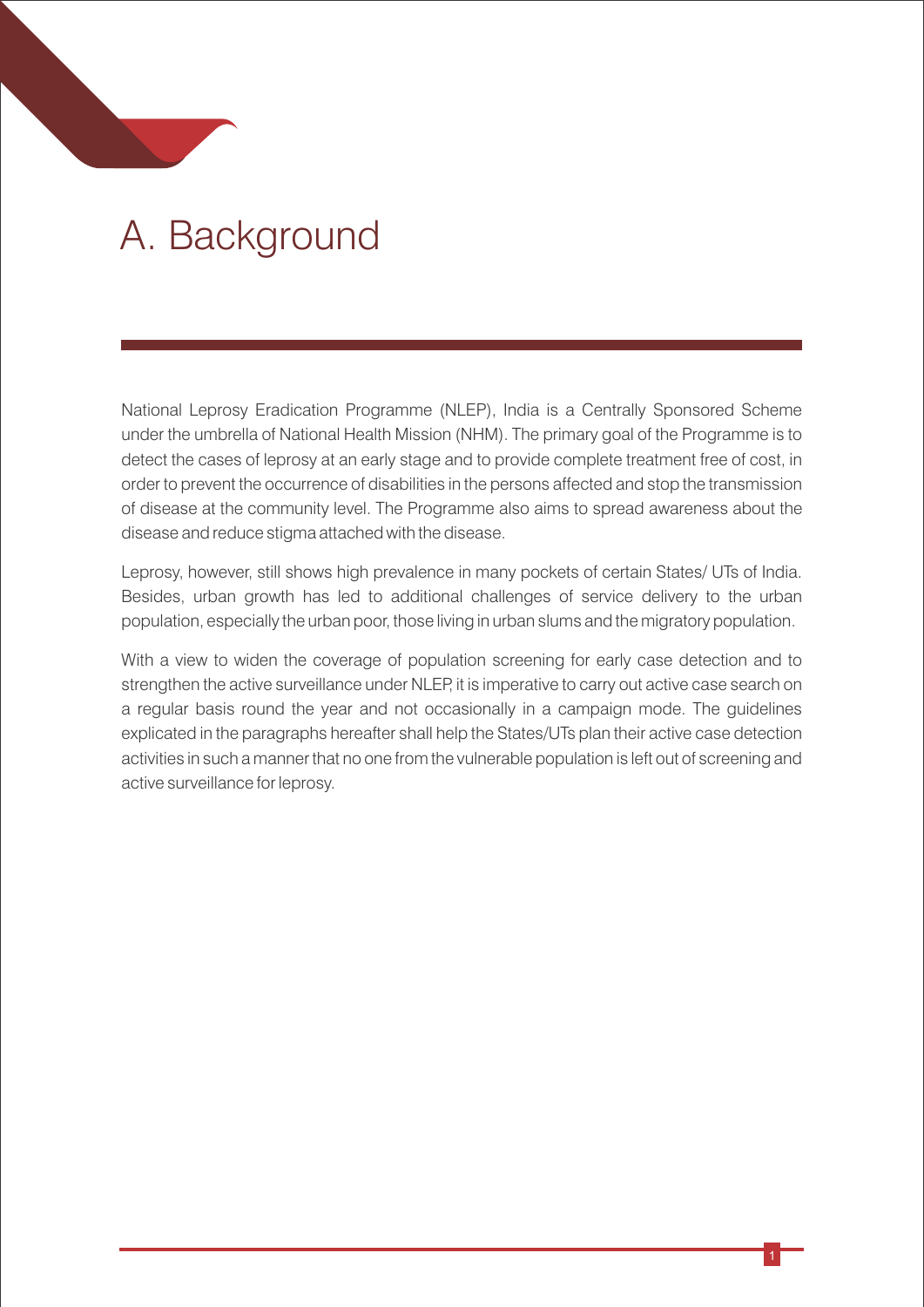# B.Methodology of screening

#### 1. Who will screen

Regular active case detection through screening of each member of the community (in both rural and urban areas) shall be carried out by ASHA/Non-Medical Supervisor/Non-Medical Assistant/Trained Female or Male Health Worker/Trained Community Volunteer/Trained Person affected by leprosy/Trained member of Mahila Aarogya Samiti (MAS) [hereafter referred as Female/Male Frontline Worker (F/M FLW)]. Female members of the community should be screened only by a female FLW and the male members should be screened by a suitable Male FLW. The DLO concerned shall be responsible for the identification of the most suitable F/M FLWs available in the area and for their deployment for the purpose of screening for leprosy.

#### 2. Who will be screened

All persons above 2 years of age shall be screened in order to detect any signs or symptoms of leprosy.

#### 3. How to screen

Inter Personal Communication (IPC) and adequate Information, Education and Communication (IEC) strategies should be deployed to make the community aware about the nature of the disease and the importance of screening for early detection of the signs and symptoms of the disease. Prior consent of the individual concerned must be obtained for screening. In case, if any person shows any reluctance for screening by F/M FLW, some close family member should be involved to carry out the screening.

#### 4. Duration of screening round

Screening of the entire population of any given village/urban pocket needs to be completed within a span of 6 months or 12 months depending upon the number of screening rounds to be conducted there in a year. The number of screening rounds (1 or 2) shall be decided by the State/UT authorities in accordance with the criteria applicable to the given area. The criteria has been explained under the head "frequency and criteria for screening" hereafter. The time flexibility allowed for screening ranging from 6 months to one year duly acknowledges the fact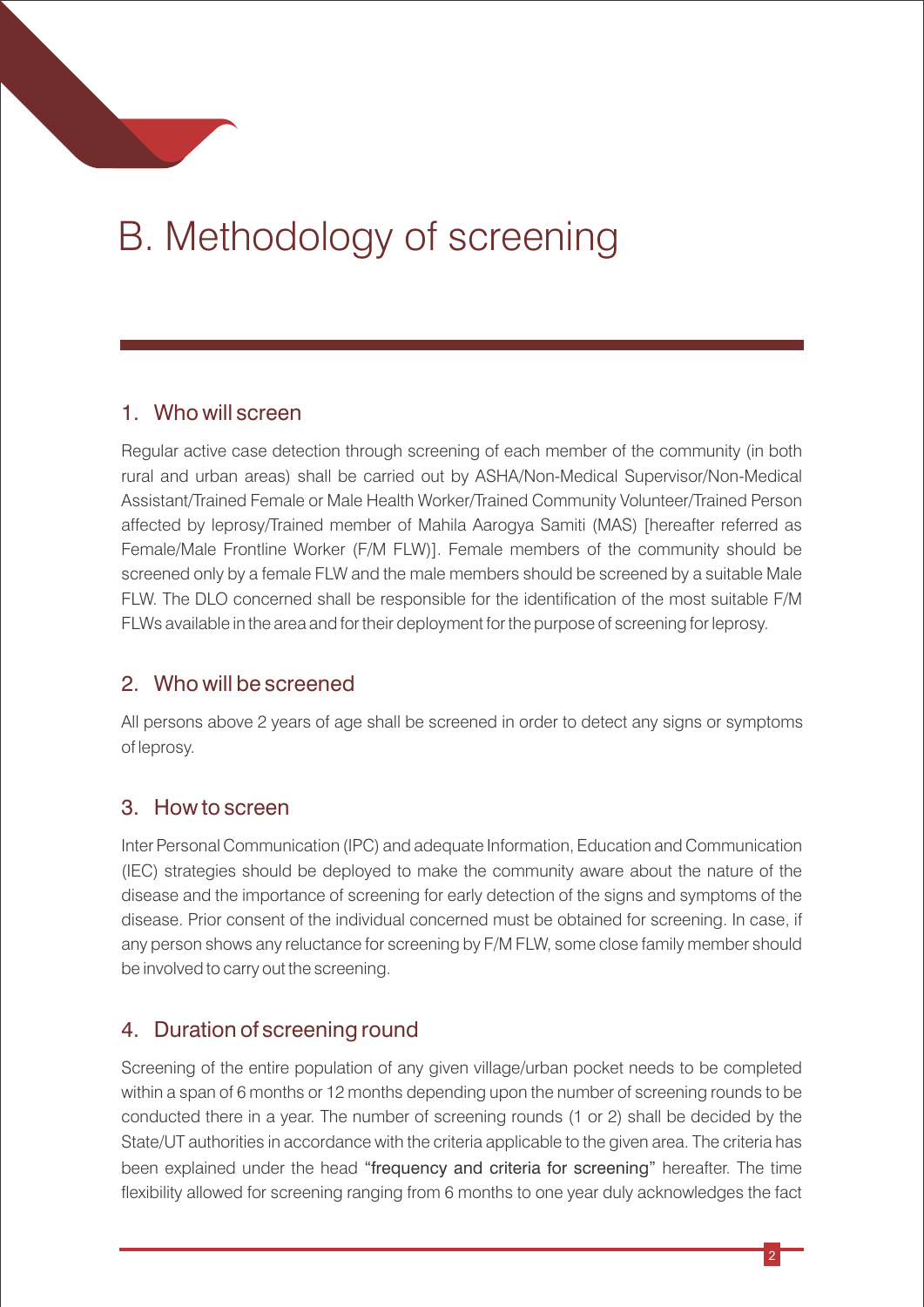that all the members of a given Household (HH) may not be available for screening on a single day. It also acknowledges the fact that the female and the male FLW may not be visiting a household together, or at the same time, or on the same day for the screening of the HH members. Hence these guidelines provide complete flexibility of time schedules for screening in accordance with the availability of HH members, and/or the convenience of the F/M – FLW involved for screening. This time frame shall also ensure that the quality of screening is of a very high order. In such extended time frame, the F/M FLW should do the screening in a thorough manner as per the standard guidelines laid down by NLEP. This screening model allows multiple visits to a single HH by the F/M - FLW concerned till the time all the members of the HH are screened. It has to be ensured by F/M-FLW that no family member of any HH is left out of the screening coverage within the given time frame of the screening round. The time flexibility allowed to screen the entire population of the village concerned shall not only provide the F/M – FLW concerned with sufficient band width to ensure quality in the screening but shall also provide ample time to maintain complete records in the prescribed formats. This shall also provide sufficient time to the ASHA Facilitator /CHO/ANM of Sub-Centre/Health & Wellness Centre/UPHC, MO-PHC/UPHC and other senior health functionaries for qualitative Monitoring and Supervision of the screening activities.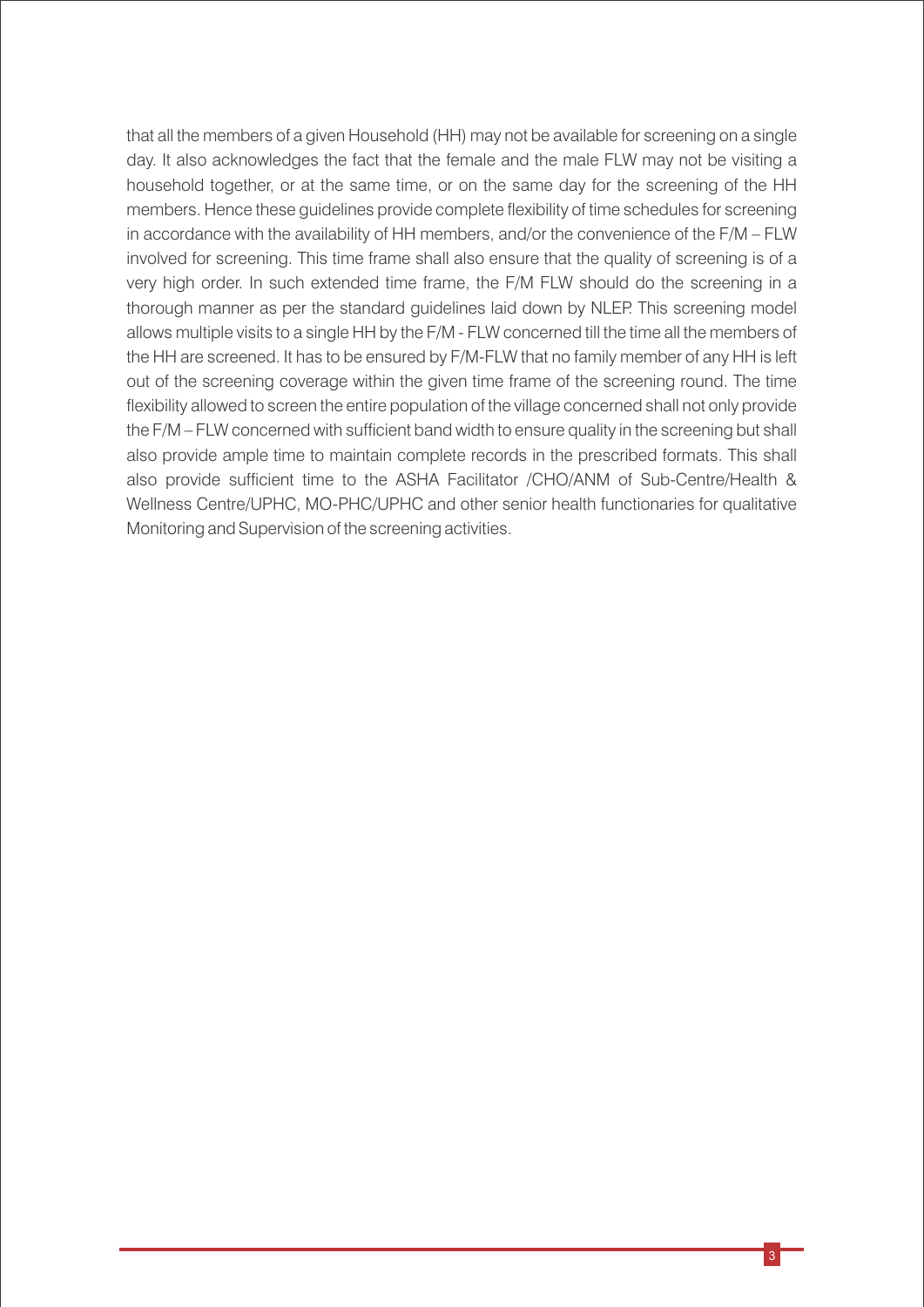# C.Frequency and criteria for screening rounds

#### Frequency of screening (rounds)

- i. The entire population of the given village/urban pocket in a low endemic block should be screened within 12 months so as to cover the entire population in a year. For areas in high endemic Blocks, there would be two rounds of screening in such a manner that the entire population is screened twice a year. The gap between the two rounds of screening of an individual would be six months in the areas where two rounds of screening are to be conducted. In other words, every person residing in a low endemic area would be screened once a year, and in high endemic areas twice a year.
- ii. The screening rounds shall be completed within the given financial year. For example, for F.Y. 2020-21, the screening rounds (1 or 2, as per the criteria) would be carried out between 1 April, 2020 to 31 March, 2021.

|    | <b>S.No   Endemicity Status</b> | <b>Criteria</b>                                                             | <b>Frequency of screening</b>                                    |
|----|---------------------------------|-----------------------------------------------------------------------------|------------------------------------------------------------------|
| 1. | <b>Low endemic Block</b>        | PR<1/10000 Population                                                       | Once a year                                                      |
|    |                                 | AND/OR                                                                      |                                                                  |
|    |                                 | Annual new cases detected<br>(ANCD) upto 20 cases                           |                                                                  |
|    |                                 | AND/OR                                                                      |                                                                  |
|    |                                 | Grade 2 disability $<$ 2<br>case/million population                         |                                                                  |
|    |                                 | AND/OR                                                                      |                                                                  |
|    |                                 | Grade 2 disability percentage<br>< 2% among new cases<br>detected           |                                                                  |
|    |                                 | Any village/urban pocket with<br>in the low endemic blocks, If<br>reporting | Twice a year, only in that<br>particular village/urban<br>pocket |

Criteria for deciding the number of screening rounds (Table: 1)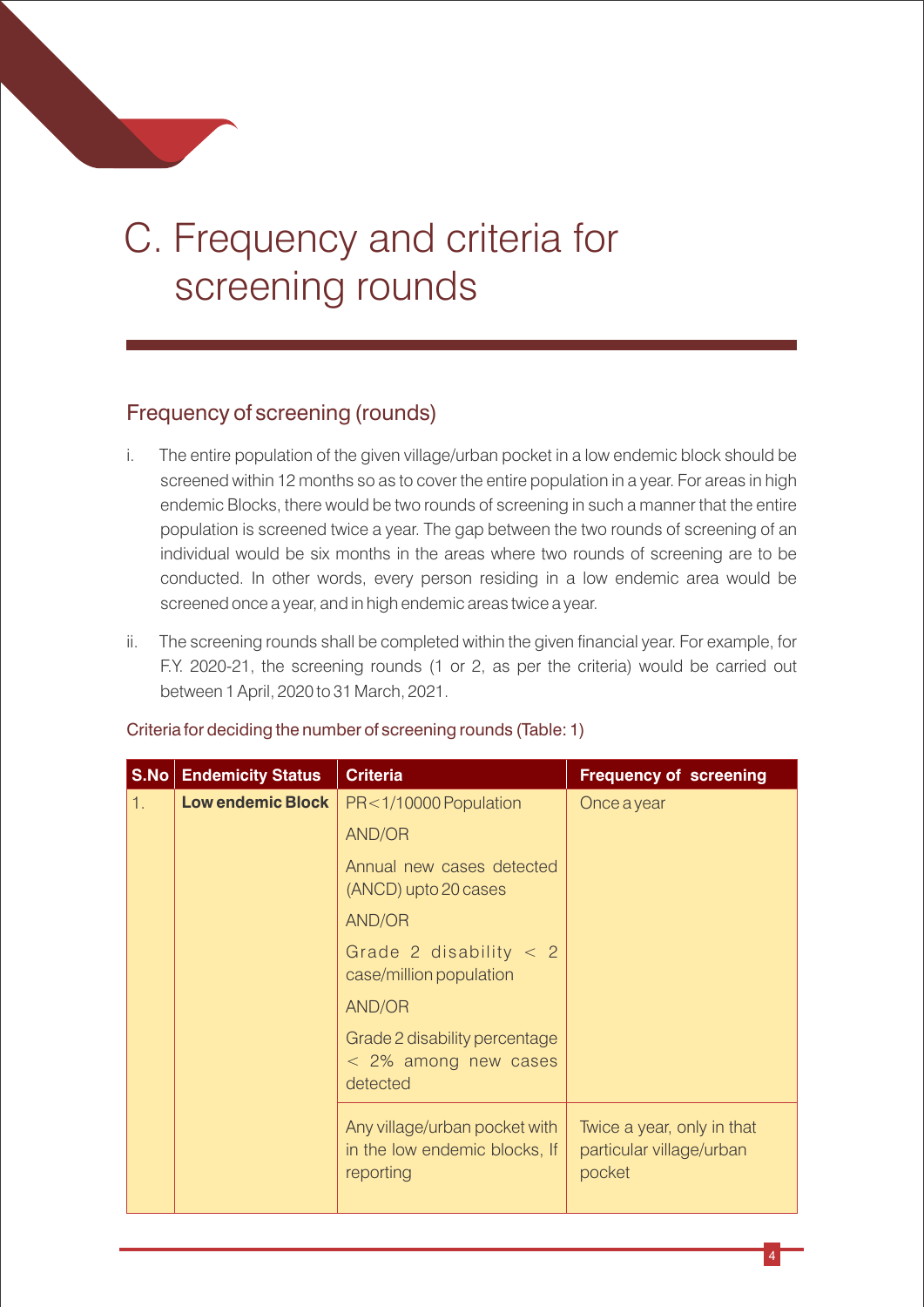|                  |                                     | Even a single child case<br>among new cases<br><b>AND/OR</b><br>Child G2D case among new<br>cases<br><b>AND/OR</b><br>Any Adult G2D case among<br>new cases                                                                                                                                                                                                                                                                                          |                                                                                                                                                                                                                                                                                                                                                                                                                                                                                                             |
|------------------|-------------------------------------|------------------------------------------------------------------------------------------------------------------------------------------------------------------------------------------------------------------------------------------------------------------------------------------------------------------------------------------------------------------------------------------------------------------------------------------------------|-------------------------------------------------------------------------------------------------------------------------------------------------------------------------------------------------------------------------------------------------------------------------------------------------------------------------------------------------------------------------------------------------------------------------------------------------------------------------------------------------------------|
| $\overline{2}$ . | <b>High endemic</b><br><b>Block</b> | PR > 1/10000 Population<br><b>AND/OR</b><br>Annual new cases detected<br>(ANCD) more than 20 cases<br><b>AND/OR</b><br>Grade 2 disability 2 or $> 2$<br>case/million population<br><b>AND/OR</b><br>Grade 2 disability percentage<br>2% or $> 2%$ among new<br>cases detected                                                                                                                                                                        | Twice a year<br>Note: Villages which have<br>not reported any case of<br>leprosy in last three years<br>may be kept out of<br>screening rounds. Instead<br>the surveillance should be<br>maintained in such areas by<br>F/M FLW and incentives for<br>confirmation of diagnosis<br>and completion of treatment<br>shall be paid as per the<br>already existing guidelines,<br>in case F/M FLW identifies a<br>case which is confirmed as<br>a case of leprosy and<br>ensures his/her complete<br>treatment. |
| 3.               | <b>Urban Areas</b>                  | Districts reporting leprosy<br>cases from urban areas need<br>to focus on the screening of<br>population living in the<br>endemic pockets of given<br>Urban areas. These pockets<br>include urban slums and<br>other key focus areas such as<br>construction sites, colonies<br>inhabited by migrants,<br>mining areas, brick kilns etc.<br>All districts must map such<br>locations for the purpose of<br>active case detection and<br>surveillance | Minimum one round of<br>screening must be<br>conducted in such areas<br>even if a single case of<br>leprosy or G2D is reported.<br>Second round of screening<br>would be conducted if the<br>criteria for two rounds of<br>screening given above for<br>high endemic blocks is<br>fulfilled. Besides, State/UTs<br>can decide second round of<br>screening on the basis of<br>the findings of the 1st round.                                                                                                |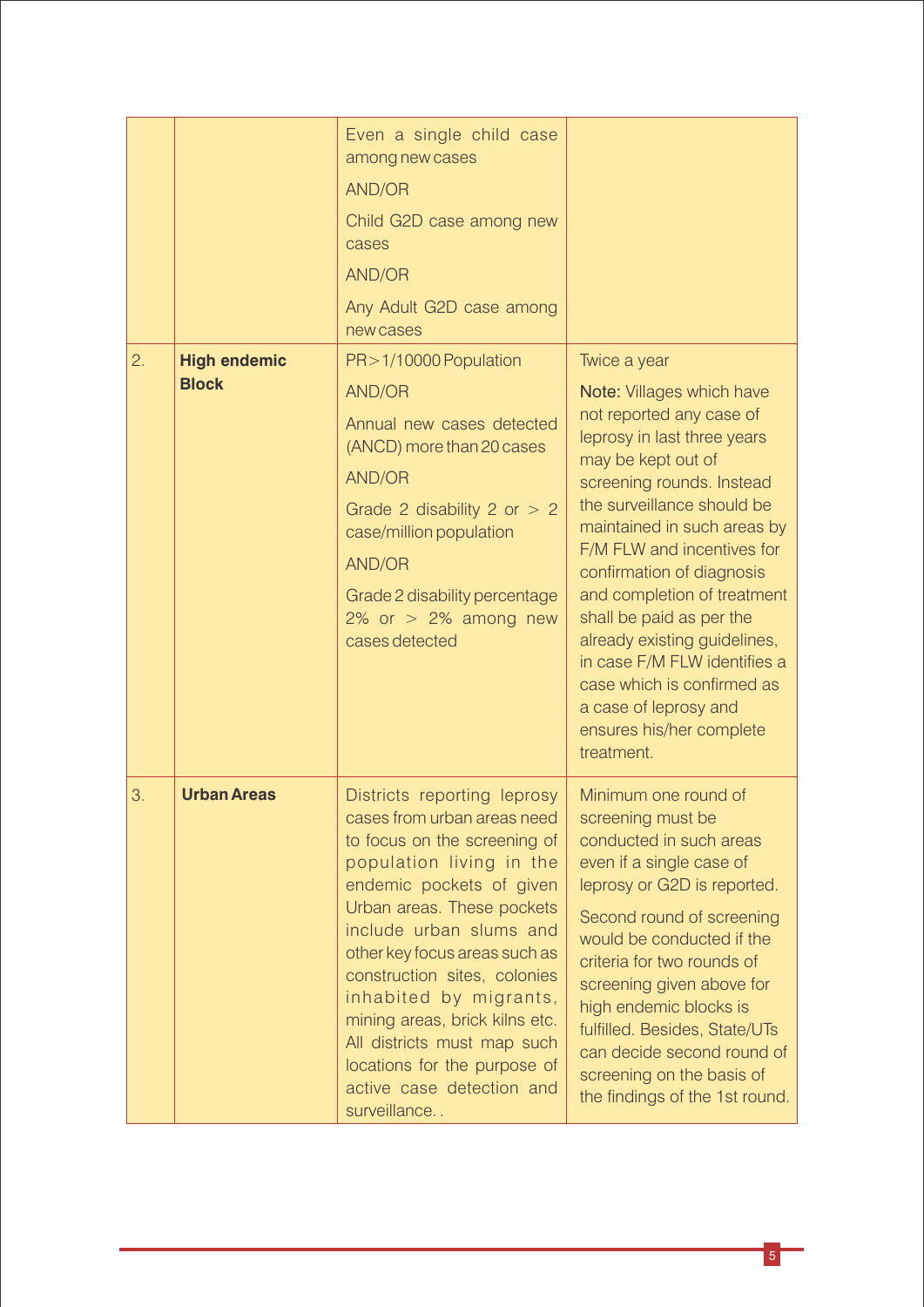| <b>Areas with Special</b><br>4.<br>needs | Special strategies may be<br>devised by the states/UTs at<br>their own level for ensuring<br>the screening of 100%<br>population in areas with<br>special needs, e.g. Hard to<br>Reach (HTRA) areas/<br>geographically far flung<br>areas where the F/M FLW do<br>not reside on a permanent<br>basis. The states may<br>consider training some local<br>female and male community<br>volunteers including persons<br>affected by leprosy residing<br>in such areas for active<br>Leprosy case detection on<br>regular basis. In the scenario<br>where this option is also not<br>available, the states/UTs may<br>decide the time duration<br>themselves for conducting<br>and completing screening<br>rounds for case detection,<br>making optimum use of the<br>resources available. | The screening rounds in<br>area with special needs may<br>be conducted and<br>completed in a focussed<br>manner in shorter durations<br>as per prevailing ground<br>situation. However, the<br>screening rounds should not<br>be closed till the time 100%<br>resident eligible population<br>of the given area is<br>screened for leprosy. It must<br>be ensured that not a single<br>member of the community<br>remains out of the screening<br>coverage. |
|------------------------------------------|----------------------------------------------------------------------------------------------------------------------------------------------------------------------------------------------------------------------------------------------------------------------------------------------------------------------------------------------------------------------------------------------------------------------------------------------------------------------------------------------------------------------------------------------------------------------------------------------------------------------------------------------------------------------------------------------------------------------------------------------------------------------------------------|-------------------------------------------------------------------------------------------------------------------------------------------------------------------------------------------------------------------------------------------------------------------------------------------------------------------------------------------------------------------------------------------------------------------------------------------------------------|
|------------------------------------------|----------------------------------------------------------------------------------------------------------------------------------------------------------------------------------------------------------------------------------------------------------------------------------------------------------------------------------------------------------------------------------------------------------------------------------------------------------------------------------------------------------------------------------------------------------------------------------------------------------------------------------------------------------------------------------------------------------------------------------------------------------------------------------------|-------------------------------------------------------------------------------------------------------------------------------------------------------------------------------------------------------------------------------------------------------------------------------------------------------------------------------------------------------------------------------------------------------------------------------------------------------------|

#### Note:

The cut-off date for the criteria/indicators for deciding the number of screening rounds would be 31 Dec of the immediately preceding year. The statistical reports finalised by the State/UT upto 31 Dec should be used to decide the number of screening rounds for blocks/urban areas/villages. For example, the statistics upto 31.12.2019 shall be the criteria for deciding the number of screening rounds for F.Y. 2020-21.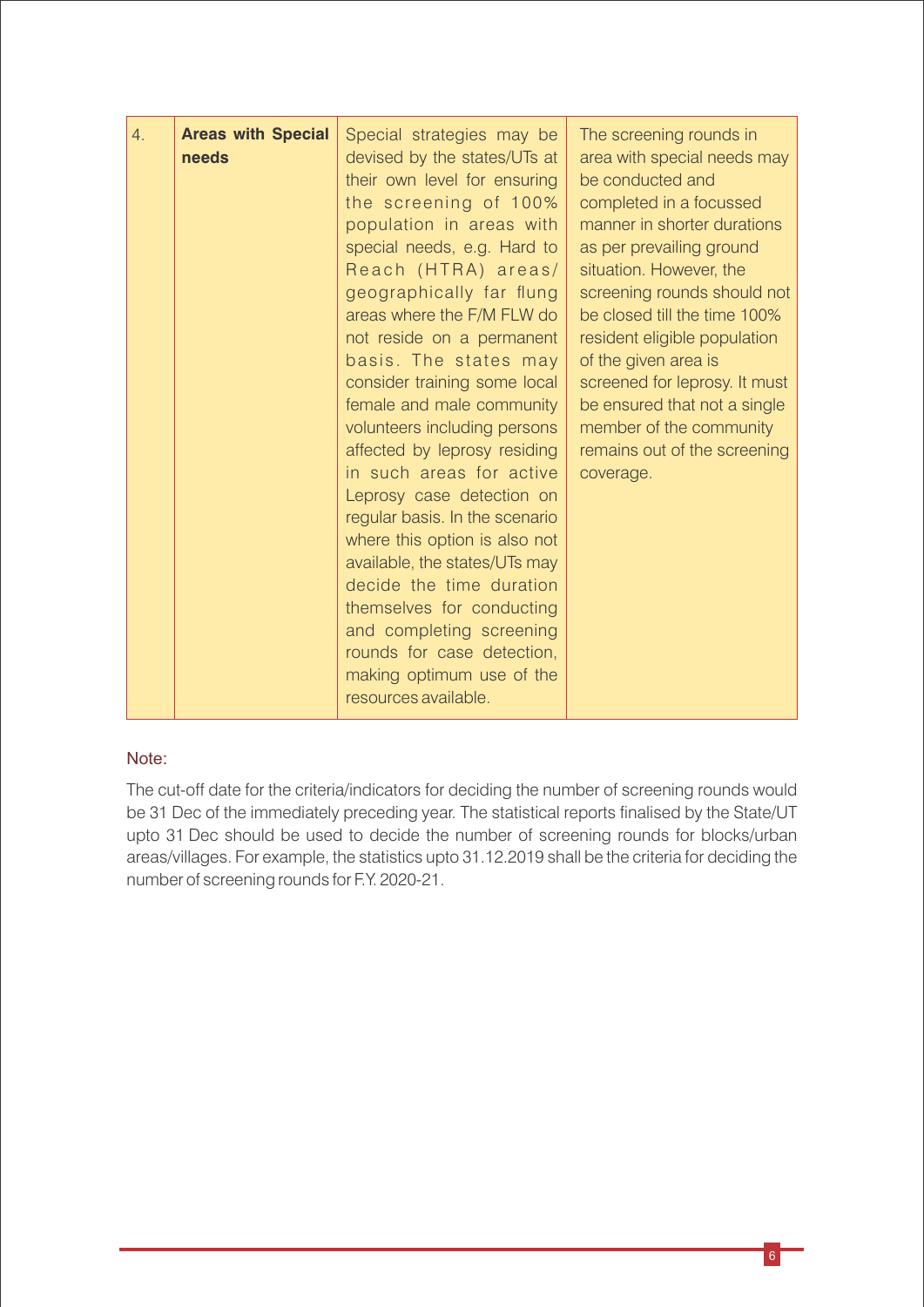# D. Flexibilities allowed to decide the number of screening rounds

- I. Though the Block level indicators have been mentioned in the criteria in Table -1, States/UTs shall be free to decide whether or not screening should be carried out in all the villages/urban pockets located in the given Block. This means that the States/UTs would be free to select at their own level, on the basis of the village/urban pocket level data available with them, if certain villages/urban pockets need to be left out of screening rounds. Similarly, the States/UTs shall be free to decide the number of rounds (1 or 2) in the villages/urban pockets on the basis of the data available. In other words, in order to ensure the efficient deployment of resources, the decision to select any villages/urban pockets for screening rounds, and/or the decision to decide the number of rounds in a village shall be taken by the State/UTs on the basis of the villages/urban pockets level data, and not the Block level data.
- ii. A Village/villages/urban pocket which has not reported any case of leprosy in the last three years may be kept out of active case detection through screening. Instead F/M-FLW should maintain surveillance and refer the Suspect, if any noticed, to the PHC/UPHC concerned. In such areas, the F/M FLW shall be eligible for the incentives as per the extant policy guidelines, i.e. Rs. 250 for confirmation of leprosy case without disability, and Rs. 200 for leprosy case confirmation with disability. Besides, an incentive of Rs. 400 for ensuring completion of treatment of each Paucibacillary (PB) patient, and Rs. 600 for ensuring completion of treatment of each Multibacillary (MB) patient shall be payable to the F/M FLW. However, no incentive for regular screening of the population shall be paid to the F/M FLW in any such village/urban pocket.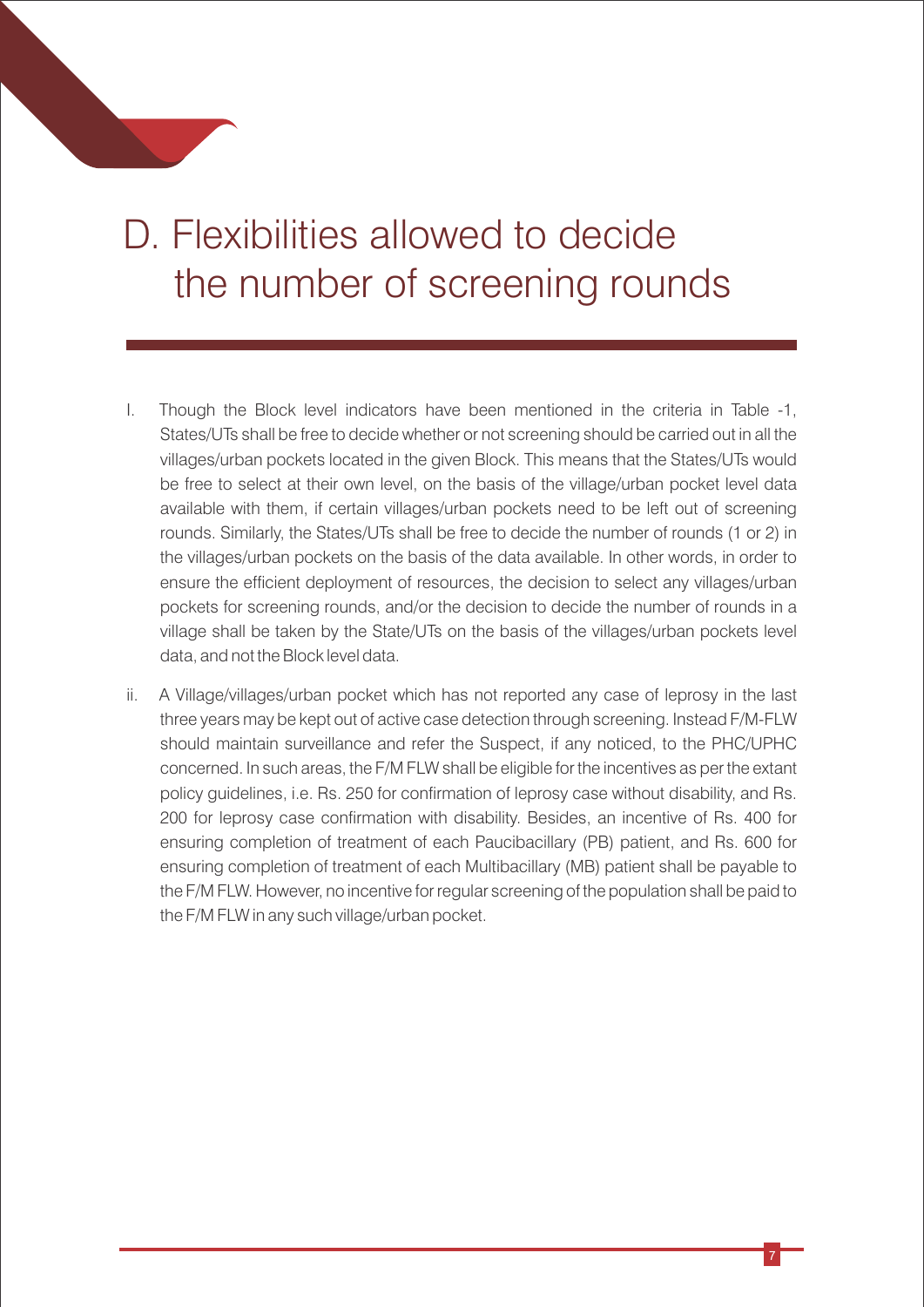# E. Definition of suspect/symptoms guide for suspect case identification\*

Any person with any of the following symptoms, either singly or in combination:-

| <b>S. No.</b> | Signs and symptoms for identification of Suspect case of Leprosy                            |
|---------------|---------------------------------------------------------------------------------------------|
| 1.            | Any change in the skin color (pale or reddish patches on skin) with partial or              |
|               | complete loss of sensation                                                                  |
| 2.            | Thickened skin on the patches                                                               |
| 3.            | Shiny or oily face skin                                                                     |
| 4.            | Nodules on skin                                                                             |
| 5.            | Thickening of ear lobe(s)/nodules on earlobe(s)/nodules on face                             |
| 6.            | Inability to close eye(s)/watering of eye(s)                                                |
| 7.            | Eyebrow loss                                                                                |
| 8.            | Nasal infiltration (saddle nose deformity)                                                  |
| 9.            | Thickened peripheral nerve (s)                                                              |
| 10.           | Pain and /or tingling in the vicinity of the elbow, knee or ankle                           |
| 11.           | Inability to feel cold or hot objects                                                       |
| 12.           | Loss of sensation in palm (s)                                                               |
| 13.           | Numbness in hand(s) / foot/feet                                                             |
| 14.           | Ulceration in hand(s) / painless wounds or burns on palm(s)                                 |
| 15.           | Weakness in hand(s) when grasping or holding objects; inability to grasp or<br>hold objects |
| 16.           | Difficulty in buttoning up shirt/jacket etc.                                                |
| 17.           | Tingling in finger(s)/toe(s)                                                                |
| 18.           | Tingling in hand(s) / foot/feet                                                             |
| 19.           | Ulceration in foot/feet; painless wounds or burns on foot/feet                              |
| 20.           | Clawing/bending of finger(s)/toe(s)                                                         |
| 21.           | Loss of sensation in sole of foot/feet                                                      |
| 22.           | Weakness in foot/feet/footwear comes off while walking                                      |
| 23.           | Foot drop / dragging the foot while walking                                                 |

(\*This list is NOT exhaustive)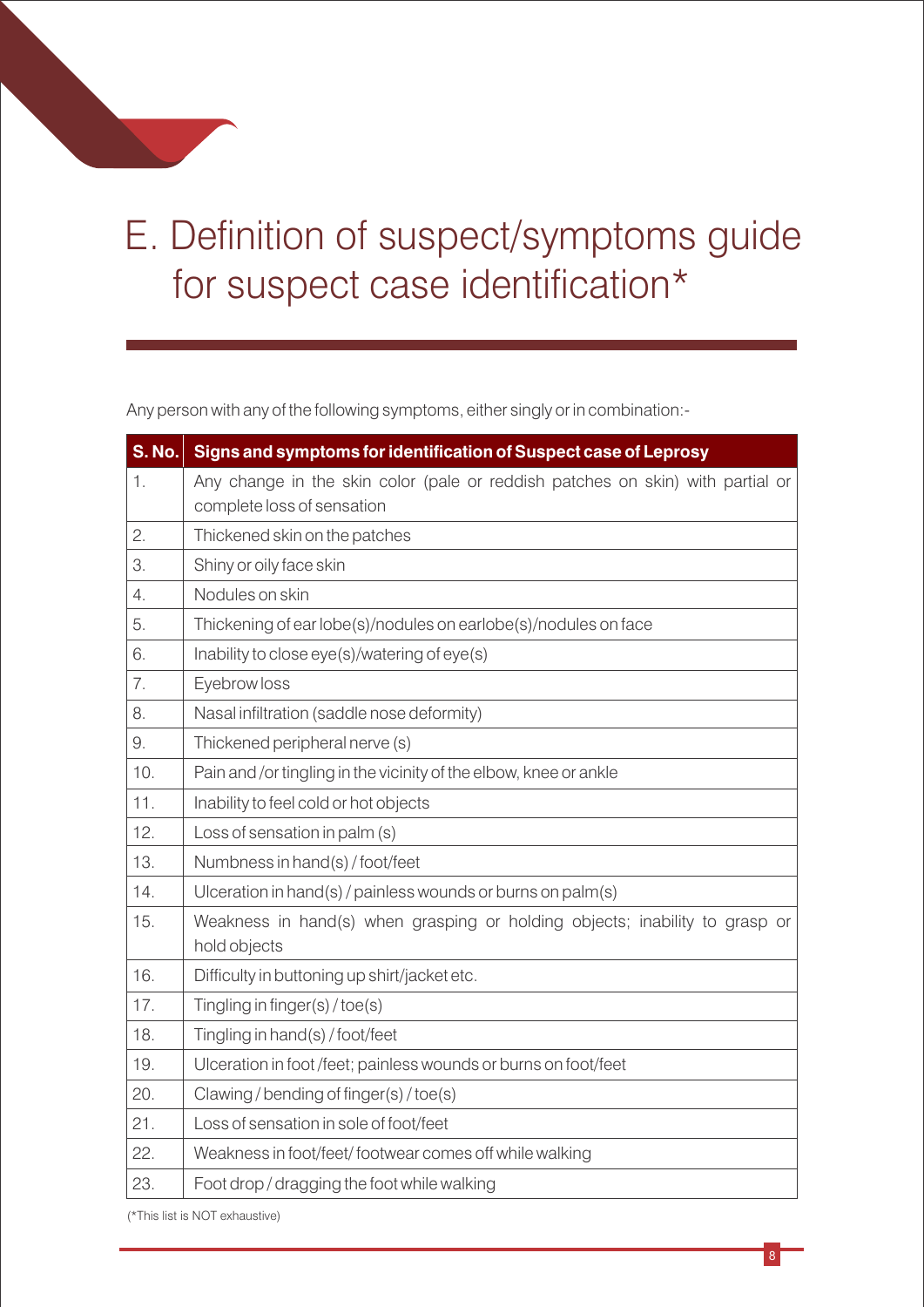# F. Referral mechanism to refer any suspect for final diagnosis

If F/M FLW suspects that a person screened is a "Suspect case", she/he will issue a Referral Slip (Annexure II) to the Suspect with the advice to immediately visit the nearest PHC for final diagnosis by the MO concerned. A copy of the said Referral Slip shall also be handed over by the F/M FLW to the CHO/ANM of the Sub-Centre/HWC/UPHC concerned within a day of screening of such Suspect.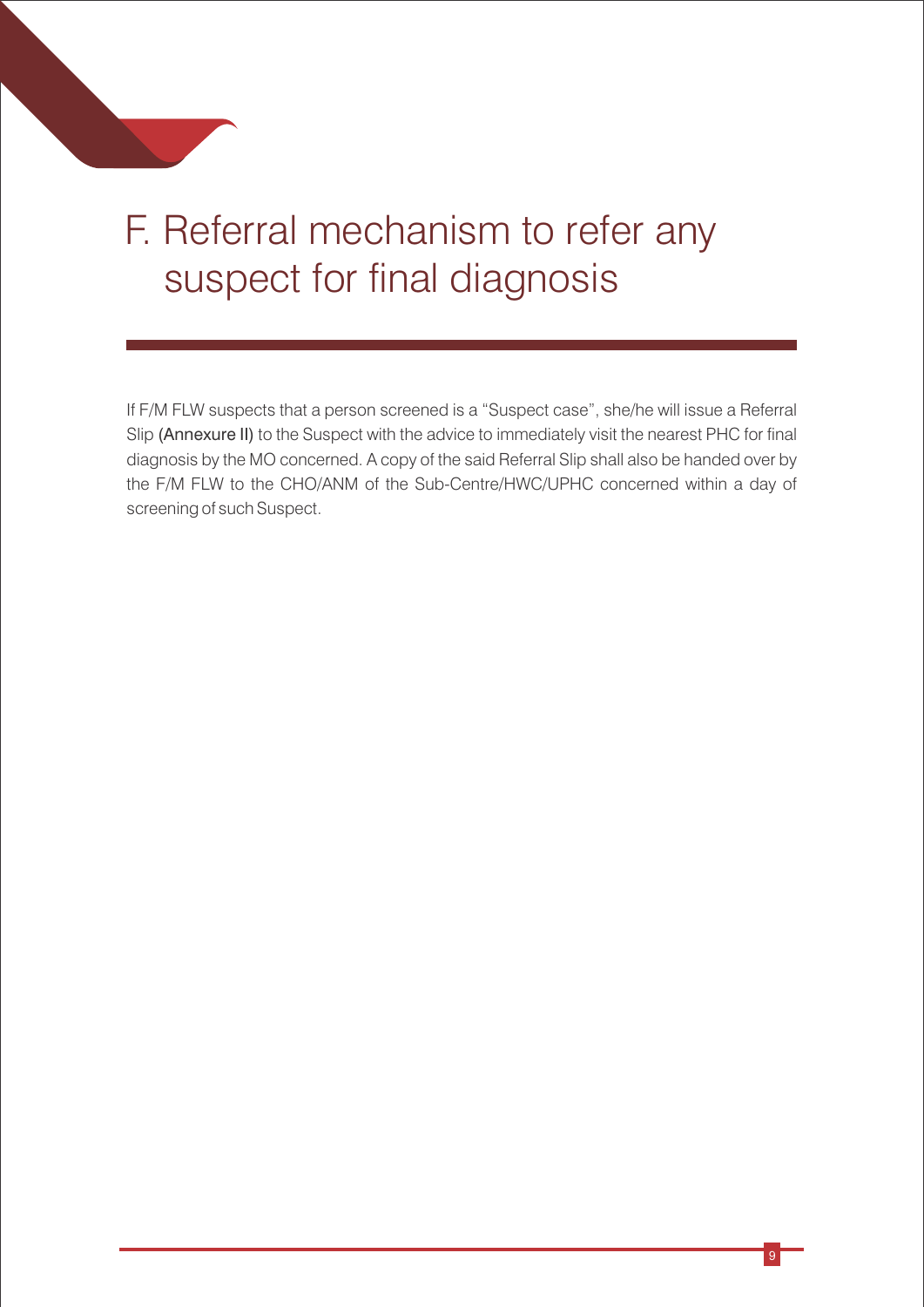### Flow chart for referral mechanism

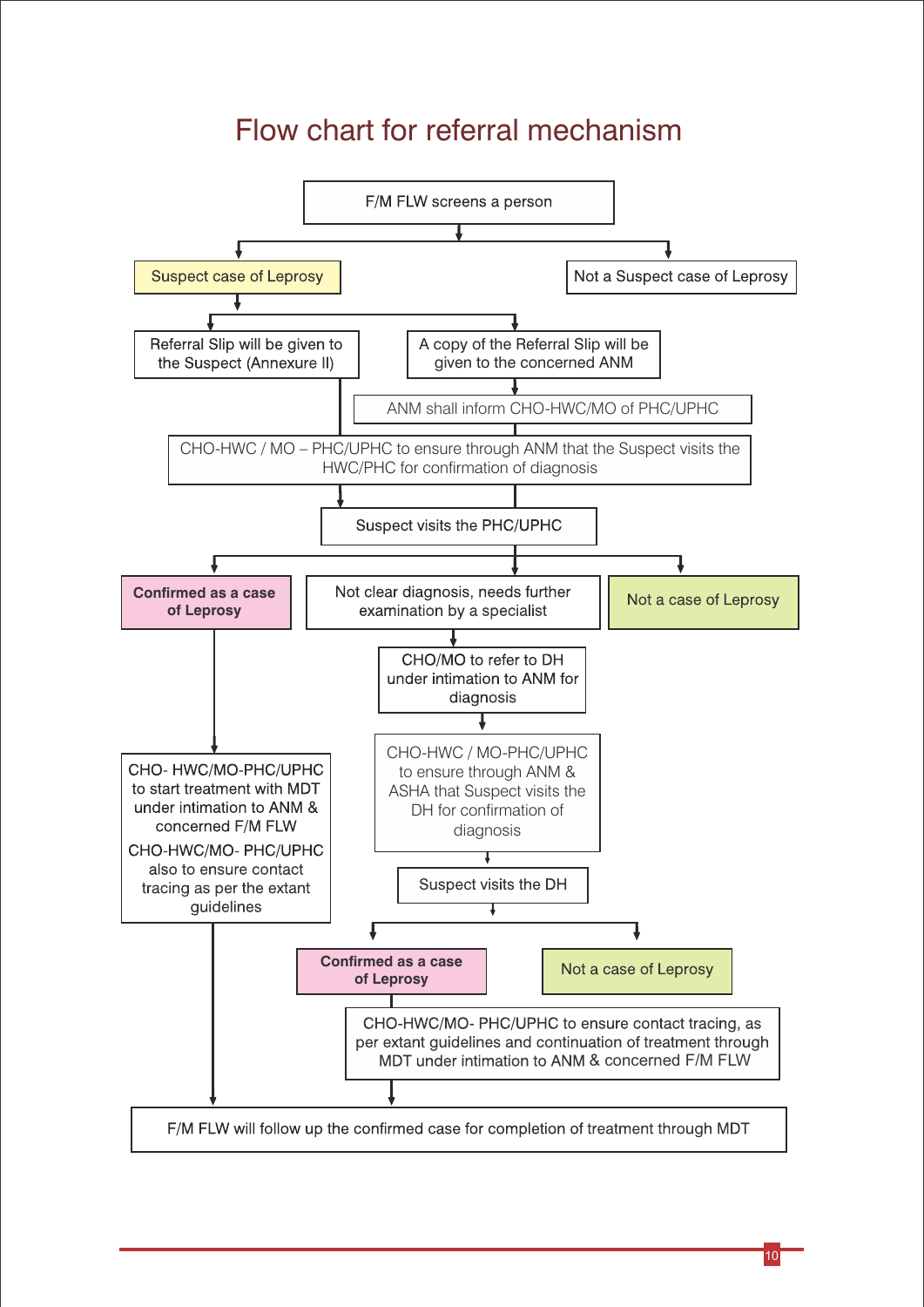# G.Contact screening and tracing

After confirmation of a new case of leprosy, the PHC/UPHC Medical Officer will inform the concerned CHO/ANM and F/M FLW and shall ensure screening of all the close contacts of such index case following Guidelines for Post Exposure Chemoprophylaxis shared earlier with all States/UTs. The close contacts of every 'Index Case' of leprosy shall be screened for signs or symptoms of leprosy by a regular trained health worker, under the overall supervision of the CHO- HWC/MO- PHC/UPHC. If a confirmed case of leprosy is found in the contacts, the treatment needs to be immediately initiated with MDT. For the remaining contacts, Single Dose Rifampicin (SDR) is required to be administered as Post Exposure Chemoprophylaxis (PEP). The extant guidelines in respect of MDT/PEP must be followed. In case any close contact of an Index Case is found to be away from home, and is not available for screening, the SoP given for the missing household member(s) in the subsequent paragraph "H" shall be followed. The CHO- HWC/Medical Officer of the PHC/UPHC shall be responsible for ensuring screening of the close contacts of every confirmed new leprosy case (index case), and for administration of PEP to them as per the protocol.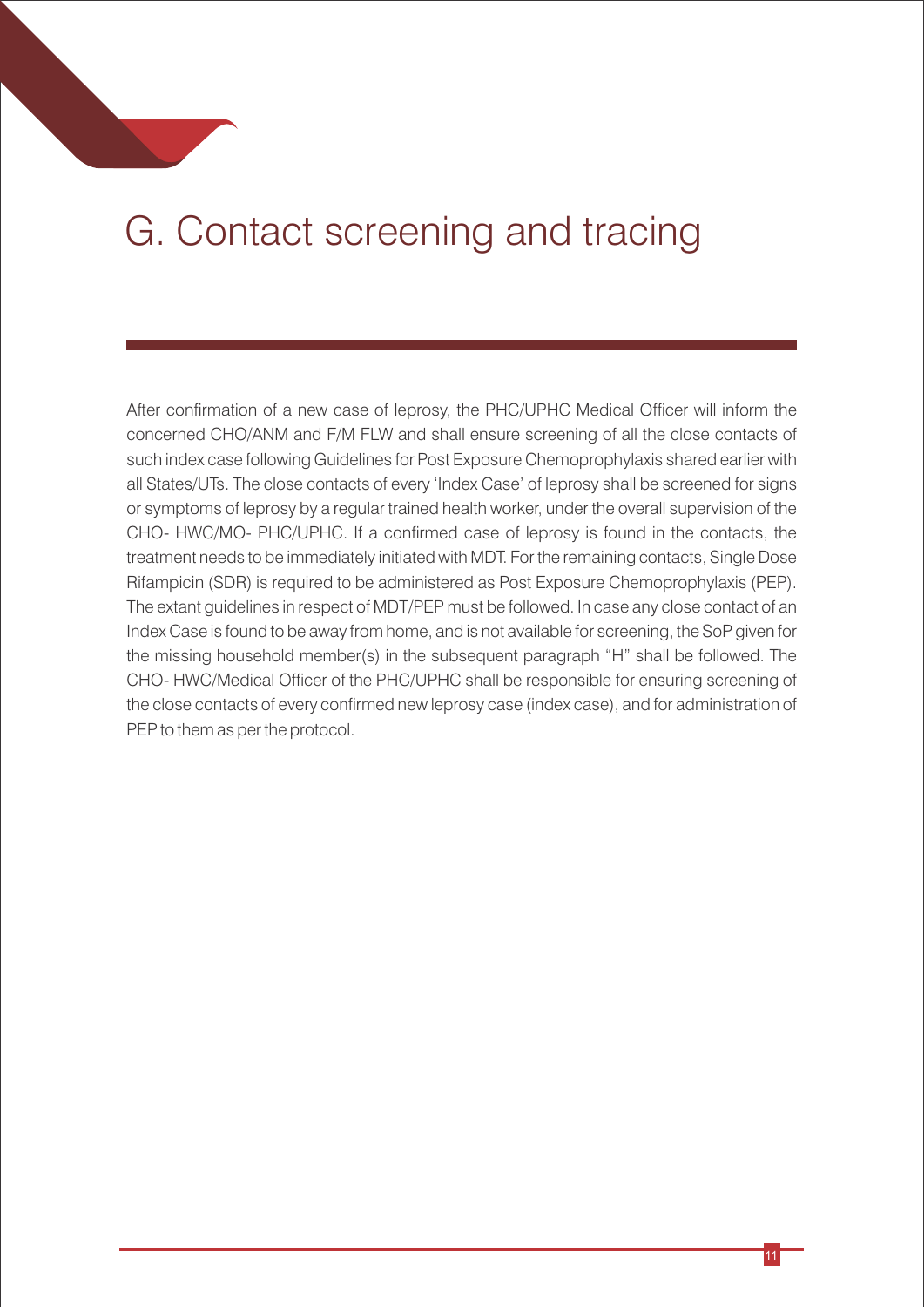# H. SoP for missing member(s) of any household

If any member of a HH is away from home continuously for the entire duration of screening rounds (6 months/year), the F/M FLW shall obtain complete details about the current place of residence of such a person along with the phone number and share such address and phone details with the CHO (HWC)/ANM concerned. The CHO/ANM shall fill the said information in the Information Slip (Annexure III) and shall share the information with the MO-PHC/UPHC concerned. The MO-PHC/UPHC, in turn, shall share the said details with the Block Medical Officer, and the Block Medical Officer shall share the same information with the DLO concerned. The DLO shall share the given information further with his SLO as well as with the DLO of other state/district where such a person reportedly resides. Finally, SLO shall share this information with the SLO of the other state where this family member is reportedly residing. The SLO/DLO shall also ensure the screening of that family member in coordination with the SLO/DLO of the other State/District. SLO/DLO of the other State/District shall send the screening report to the SLO & DLO of the referring State/District. Finally, both the SLOs shall share the screening report with the Central Leprosy Division.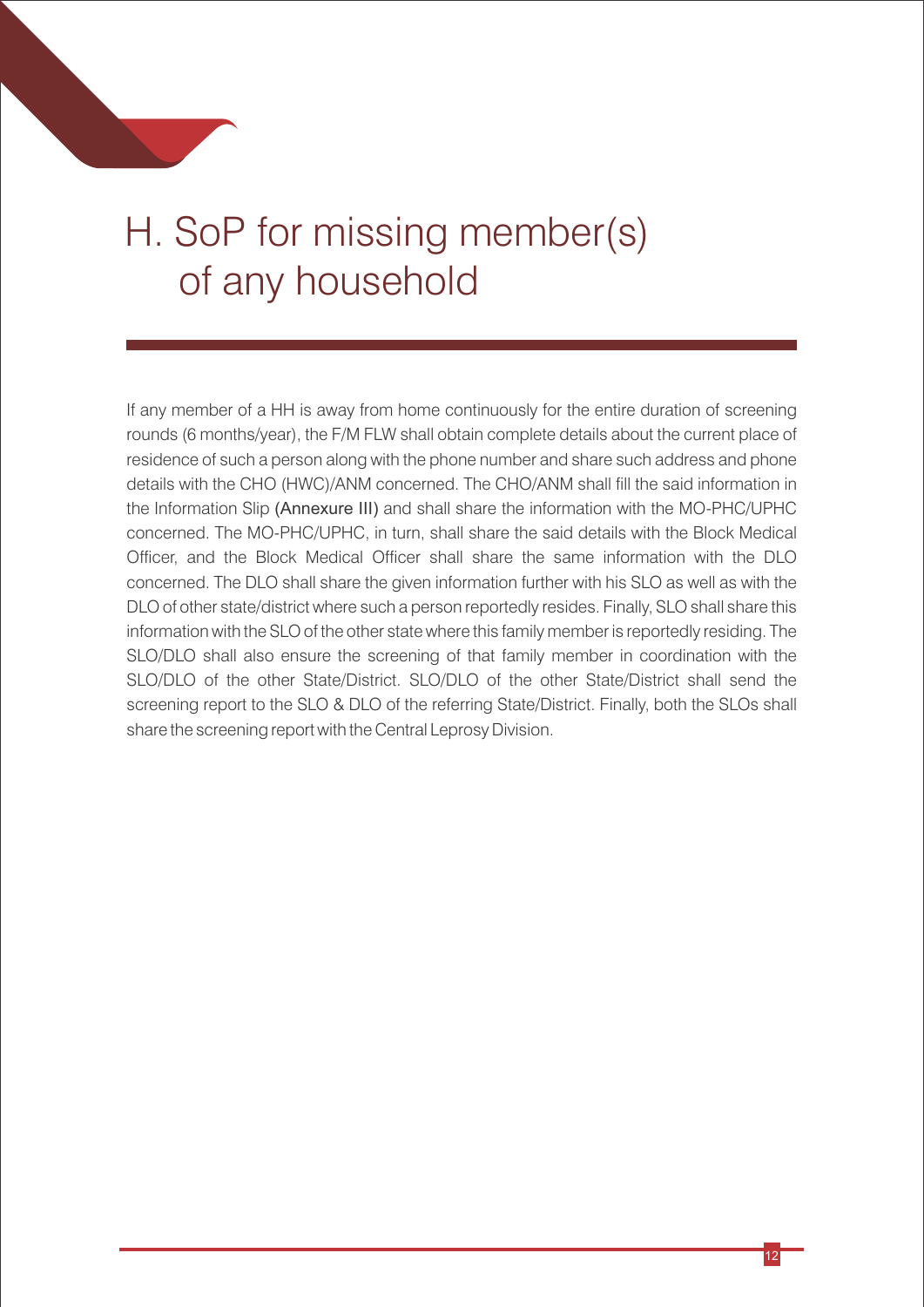#### Table 2: Flow chart for sharing information regarding missing member of a household

| <b>Flow of</b><br><b>Information</b> | F/M FLW screens members of a household for leprosy                                                                                     | <b>Flow of</b><br><b>Information</b> |
|--------------------------------------|----------------------------------------------------------------------------------------------------------------------------------------|--------------------------------------|
|                                      | If any family member is away from home continuously<br>for the entire duration of the screening round                                  |                                      |
|                                      | F/M FLW to obtain complete address and<br>phone no. of such a family member and share with<br>the CHO/ANM concerned                    |                                      |
|                                      | CHO/ANM to share the information with the MO-<br>PHC/UPHC concerned                                                                    |                                      |
|                                      | MO – PHC/UPHC to share the information with<br>the Block Medical Officer (BMO)                                                         |                                      |
|                                      | BMO to share the information with DLO                                                                                                  |                                      |
|                                      | DLO to share the information with his SLO as well as<br>with the DLO of other state/district where such a<br>person reportedly resides |                                      |
|                                      | SLO to share this information with the SLO of the other<br>state where this family member is reportedly residing                       |                                      |
|                                      | SLO/DLO will ensure the screening of that family<br>member in coordination with the SLO/DLO<br>of the other State/District             |                                      |
|                                      | SLO/DLO of the other state shall send the screening<br>report to the SLO & DLO of the referring state                                  |                                      |
|                                      | Both the SLOs shall share the screening report with<br>the Central Leprosy Division                                                    |                                      |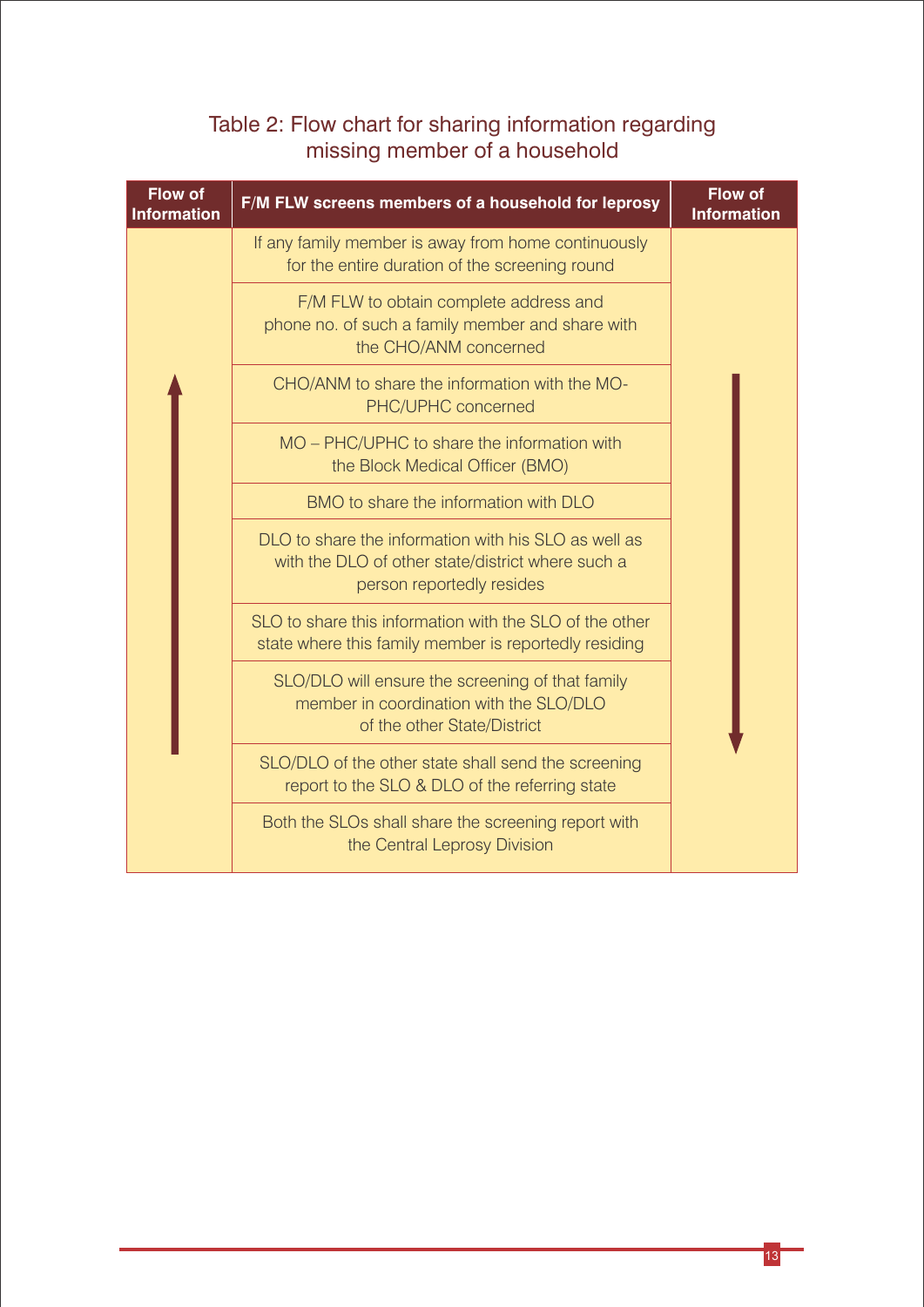## I.Incentive structure

#### Table 3: Role & Responsibilities of a F/M FLW

| <b>Female FLW</b>                                     | Male FLW                                      |
|-------------------------------------------------------|-----------------------------------------------|
| I. To complete the screening of all the $  \cdot  $ . | To complete the screening of all the male     |
| female members of each household and                  | members of each household and maintain        |
| maintain the record in the HH Screening               | the record in the HH Screening Register       |
| Register (Annexure I)                                 | (Annexure I)                                  |
| II. If any Suspect found is in any household,         | II. If any Suspect found is in any household, |
| he/she must be referred to the MO-PHC                 | he/she must be referred to the MO-PHC         |
| for examination and final diagnosis.                  | for examination and final diagnosis.          |

NOTE: Both female as well as male FLW involved in screening shall maintain separately the Household Screening Register with complete details of each Household.

#### Incentives Details

- 1. F/M FLW involved in the screening for leprosy shall be paid an incentive of Rs. 1000/ each individually per round of screening and complete reporting after each round. The incentive shall be paid for one screening round in low endemic areas, and for two screening rounds in high endemic areas in a F.Y. The payment shall be made after due verification by the ASHA Supervisor/ANM as per the procedure laid down by the state/ UT concerned in this regard. No incentive for screening shall be paid to F/M FLW in a village where no case of leprosy has been reported in the last 3 years.
- 2. ASHA Supervisor/Facilitator shall be entitled for incentive @ 10% per ASHA incentive at the end of each completed screening round. The said incentive shall be paid to ASHA Supervisor/Facilitator only after she ensures that all the Hhs in the village, where screening rounds were conducted by the ASHA(s) under her jurisdiction, have been fully screened for leprosy, suspects have been duly referred by ASHA(s) and final diagnosis has been made by the concerned MO PHC/CHC/DH. A certificate (Annexure IX-A) dully filled in shall be required to be submitted by the ASHA Supervisor/Facilitator to the MO-PHC concerned in this regard. Thereafter, the due incentive  $\omega$  10% of the incentive paid for the screening round to each ASHA under her jurisdiction/supervision shall be paid to the ASHA Supervisor/Facilitator. For example, if a screening round is carried out by 20 ASHAs under the jurisdiction/ supervision of an ASHA facilitator, ASHA Supervisor/Facilitator shall be entitled to the incentive of Rs. 2000/- for one completed round of screening. If a screening round is carried out only by 10 ASHAs in 10 villages under the jurisdiction of the ASHA Supervisor/Facilitator, she shall be entitled to the incentive of Rs. 1000/- only.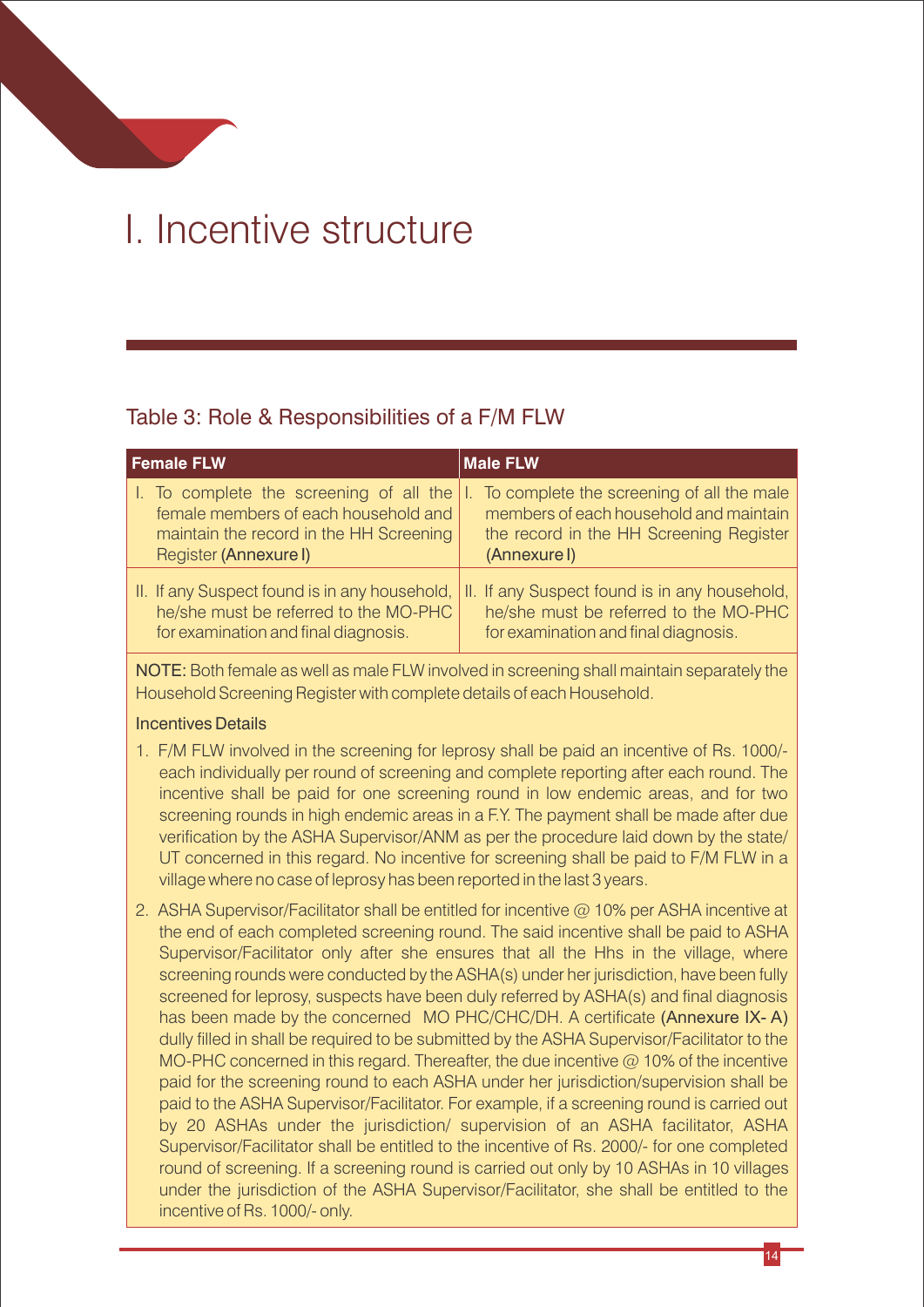- 3. Additional incentive will be paid to the F/M FLW who refers any Suspect to the health facility and in whose case the diagnosis for Leprosy is confirmed. Incentive will be paid at the rate of Rs. 250 for conrmed leprosy case without disability, and Rs. 200 for confirmed leprosy case with disability.
- 4. Incentive shall be paid to F/M FLW for ensuring the completion of treatment of a leprosy patient at the rate of Rs. 400 for each Paucibacillary (PB) case and Rs. 600 for each Multibacillary (MB) case.

#### Essential conditions for Payments of Incentives:

- 1. A Female FLW shall get the incentive only after she completes the screening of all the female members of a HH and gets the female Suspect, if any, examined by the MO-PHC/UPHC concerned. Similarly, a male FLW shall get the incentive only after he completes the screening of all the male members of a given HH, and gets the male Suspect if any, examined by the MO-PHC/UPHC concerned. The screening work of F–FLW and M-FLW shall be evaluated separately, independent of each other's work or performance.
- 2. Incentive payment shall be released only after all the relevant entries are made in the HH Screening Register by the F/M FLW concerned and duly certified by ASHA Facilitator/ANM (Annexure – IX-A).
- 3. In case any member of a household is missing during the entire duration of screening round, the F/M FLW shall pass on the address and phone details of such a member to the CHO/ANM concerned in the Information Slip (Annexure III). After submission of the Information Slip, he/she will become eligible for the payment of the incentive if the screening of the rest of the available male/female members of that household has been completed.
- 4. If above mentioned conditions are fulfilled, F/M FLW will submit the claim for incentive payments to ASHA Facilitator/ANM as per the procedure laid down by the state/UTs.
- 5. The payment shall be made after due verification by the ASHA facilitator/ Supervisor/ANM/NMS/Medical Officer PHC/UPHC as per the procedure laid down by the state/UT concerned.
- 6. Household Screening Register maintained by the F/M FLW must be checked by the CHO/ANM/ASHA Facilitator/Supervisor along with the Referral Slips and the PHC/UPHC-OPD/referral register for verification of screening claims made by ASHAs/F/M FLW.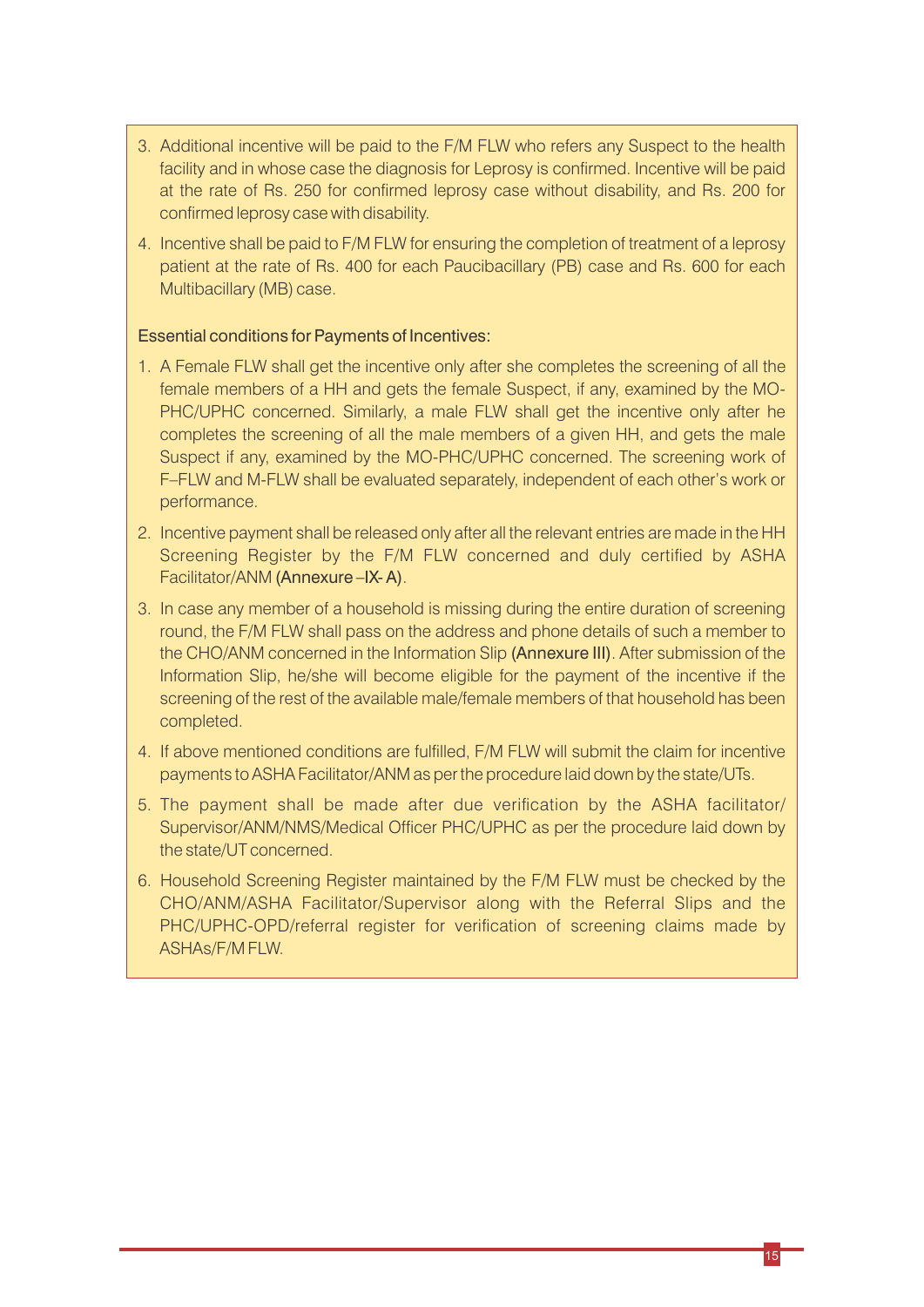## J.Supervision and monitoring

- (I) Whenever any ASHA submits the claim for payment of incentive for completed screening round to ASHA Facilitator/ Supervisor, she will cross verify the claims after checking the HH Screening Register maintained by ASHA(s) and referrals slips. She will also certify each ASHA's work for screening round completion (Annexure IX-A).
- (ii) Whenever any F/M FLW submits the claim for payment of incentives for screening for leprosy, the CHO (HWC)/ANM concerned shall independently verify at least 10% of the persons claimed to have been screened by her/him. The MO- PHC/UPHC shall randomly and independently cross-check and certify at least 10% of the persons claimed to have been screened for leprosy in the area under the given PHC/UPHC jurisdiction.
- (iii) Before closing any screening round in a village/urban pocket, the CHO/ANM (SC/HWC/UPHC) concerned shall certify under her signatures that 100% population of the village/Urban pocket concerned has been screened for leprosy, 10% of population has been cross-checked by her, and complete information in respect of the missing person(s), if any, has been submitted to the MO-PHC/UPHC concerned (Annexure IX-AA).
- (iv) The MO-PHC / MO UPHC concerned shall certify under his/her signatures that 100% population of the area under PHC/UPHC jurisdiction has been screened for Leprosy, 10% of population has been cross-checked by her/him, and complete information in respect of the missing person(s), if any, has been submitted to the MO-CHC/UCHC concerned (Annexure IX–B and Annexure IX -BU).
- (v) The MO CHC/UCHC concerned shall certify that 100% population of the area under CHC/UCHC jurisdiction has been screened for Leprosy, and complete information in respect of the missing person(s), if any, has been submitted to the District Leprosy Officer concerned (Annexure IX-C).
- (vi) The DLO concerned shall certify that 100% population of the area under his/her jurisdiction has been screened for Leprosy, and complete information in respect of the missing person(s), if any, has been submitted to the State Leprosy Officer concerned (Annexure IX - D).
- (vii) The SLO shall certify that 100% resident eligible population of his/her state has been screened for leprosy, and complete information in respect of the missing person(s), if any, has been submitted and shared with the respective State/District Leprosy Officer concerned (Annexure IX-E). SLO shall submit the final State level round completion certificate to the Central Leprosy Division.
- (viii) The SLO and DLO concerned would also independently and randomly cross verify the population screened in his/her jurisdiction and satisfy himself/herself about the veracity of the claims regarding screening.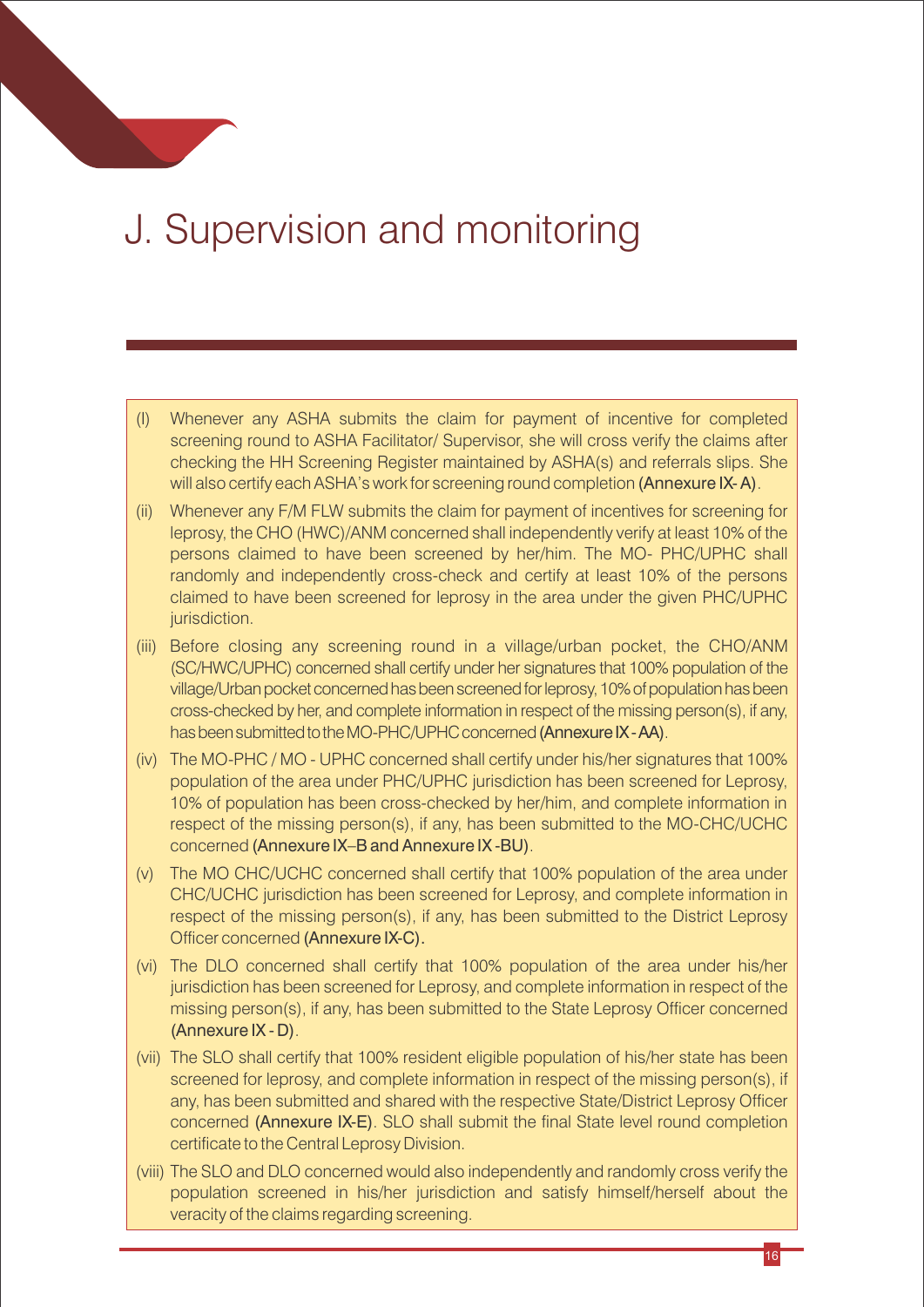# K.Maintenance of records

#### Household screening register for leprosy

Each F/M FLW involved in the work of screening for leprosy shall be required to maintain a Household (HH) Screening Register for leprosy as per the format given in Annexure I.

The register should be maintained in the form of a permanent record, and therefore, should be used for multiple years. Both male as well as female Frontline Worker (F/M FLW) involved in the screening would maintain separate HH Screening Register and would complete all columns of the register as per the prescribed format (Annexure I). The details captured in the Register are as follows in Table 4 below:

| <b>Cover page</b>                                                         | <b>Household details</b>                                                      |
|---------------------------------------------------------------------------|-------------------------------------------------------------------------------|
| 1. Name of the State:                                                     | 1. Total no. of family members:                                               |
| Name of the District:<br>$2_{-}$                                          | 2. Address: <b>Address:</b> 2. Address:                                       |
| Name of the Block/Ward:<br>$3_{-}$                                        | 3. Telephone No: (three preferably)                                           |
| Name of the Village/Urban Pocket:<br>4.                                   | 4. Names, Age, Gender of all the family                                       |
| Population of the Village / Urban Pocket:<br>5.                           | members.                                                                      |
| Name of Sub-Centre/HWC/UPHC:<br>6.                                        | 5. Date of screening:                                                         |
| Name of CHO/ANM<br>7.                                                     | 6. If any family member living elsewhere,<br>complete address and contact no: |
| Name of PHC/UPHC In -charge for this<br>8.<br>village/urban pocket:       | 7. Whether under treatment for leprosy OR<br>an old/known case of Leprosy:    |
| 9. Name of the ASHA/Trained volunteer/<br>female Health Worker/MAS member | Suspect for Leprosy (Y/N):<br>8.                                              |
| (Trained for screening for Leprosy):                                      | 9. Confirmed as case (Y/N):                                                   |
| 10. Name of the Male Health Worker                                        | 10. Date of start of MDT treatment:                                           |
| /NMS/Trained male volunteer: (Trained<br>for screening for Leprosy)       | 11. Date of completion of MDT treatment:                                      |
| 11. Name of the ASHA Facilitator/ASHA<br>Supervisor:                      |                                                                               |
| 12. Name of the ANM (SC):                                                 |                                                                               |

#### Table 4: The details captured in the HH screening register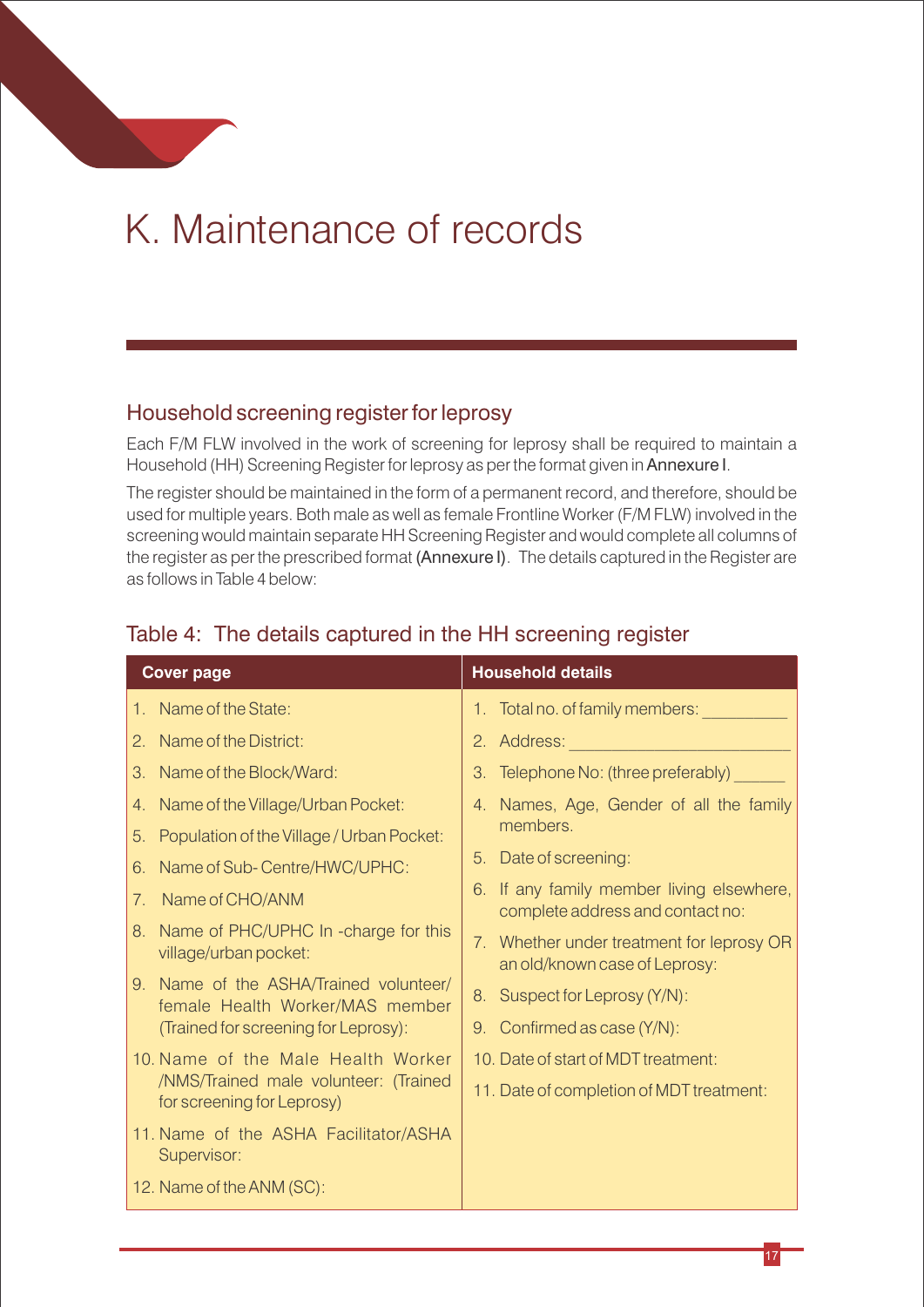#### Other documents

- 1. Referral Slip, for the Suspect identified during household screening (Annexure II)
- 2. Information Slip for the Missing household members/contacts (Annexure III)
- 3. Village/Urban pocket level Monthly Report form for details of Active Case Search Activity for submission to MO–PHC/UPHC by CHO/ANM–Sub Centre/HWC/UPHC (Annexure IV)
- 4. PHC/UPHC level Monthly Report form for details of Active Case Search Activity for submission to Block Medical Officer by MO – PHC/UPHC (Annexure V)
- 5. Block level Monthly Report form for details of Active Case Search Activity for submission to District Leprosy Officer by Block Medical Officer (Annexure VI)
- 6. District level Monthly Report form for details of Active Case Search Activity for submission to State Leprosy Officer by District Leprosy Officer (Annexure VII)
- 7. Compiled district wise Monthly Report form for details of Active Case Search Activity in the State for submission to Central Leprosy Division by State Leprosy Officer (Annexure VIII)
- 8. Certificates for closure of Screening rounds (Annexure IX)
- a) Screening completion certificate to be signed by ASHA Supervisor/Facilitator for each ASHA, and to be submitted to CHO-HWC/MO-PHC/CHC (Annexure IX-A)
- b) Village/Urban pocket level certificate to be signed by CHO (HWC) /ANM on round completion and to be submitted to the PHC/UPHC concerned (Annexure IX-AA)
- c) PHC level certificate to be signed by MO PHC on round completion and to be submitted to the CHC concerned (Annexure IX-B)
- d) UPHC level certicate to be signed by MO PHC/UPHC on round completion and to be submitted to the UCHC concerned (Annexure IX – BU)
- e) Block CHC/UCHC level certificate to be signed by MO CHC/UCHC on round completion and to be submitted to the District Leprosy Officer concerned (Annexure IX-C)
- f) District level certificate to be signed by DLO on round completion and to be submitted to the State Leprosy Officer concerned (Annexure IX-D)
- g) State level certificate to be signed by SLO on round completion and to be submitted to the Central Leprosy Division (Annexure IX-E)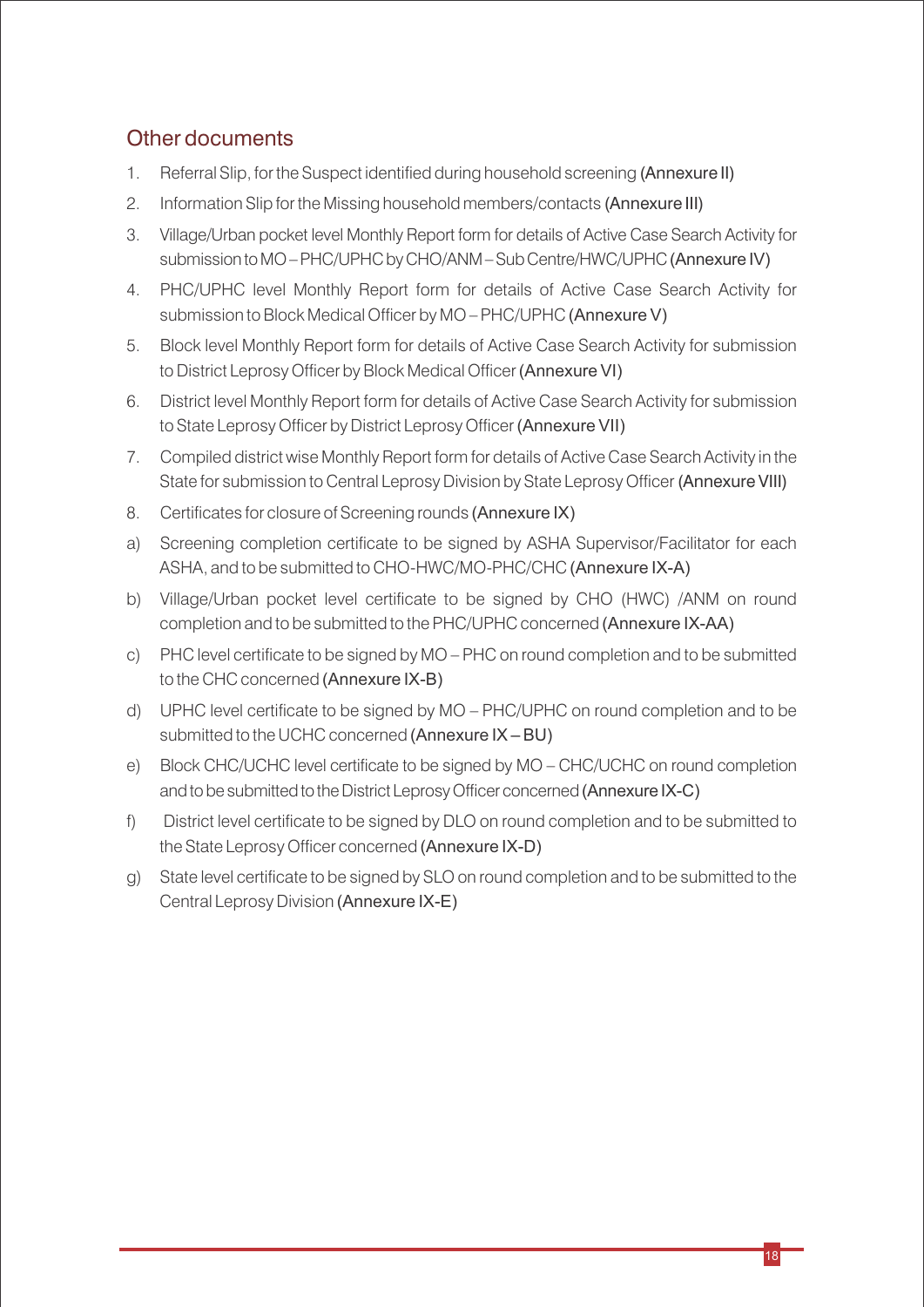#### Table: 5 Steps to be followed for monthly reporting of active case detection and regular surveillance

Female as well as male FLW will maintain the HH Screening Register and show to the CHO/ANM/ ASHA Facilitator of assigned Sub-Centre/Urban pocket on monthly basis along with the incentives claim (Annexure I, II & III)

The CHO/ANM SC/HWC/Urban pocket shall submit the village/urban pocket level monthly report to the MO-PHC/UPHC concerned in the prescribed format (Annexure IV)

MO – PHC/UPHC shall submit the compiled monthly report of the PHC/UPHC to the concerned Block health office in the prescribed format (Annexure V)

Block Health Officer shall submit the compiled monthly report of the block to the DLO concerned in the prescribed format (Annexure VI)

DLO shall submit the compiled block wise (both rural and urban) monthly report to the concerned SLO in the prescribed form (Annexure VII)

SLO shall submit the district wise monthly report to the CLD in the prescribed format (Annexure VIII)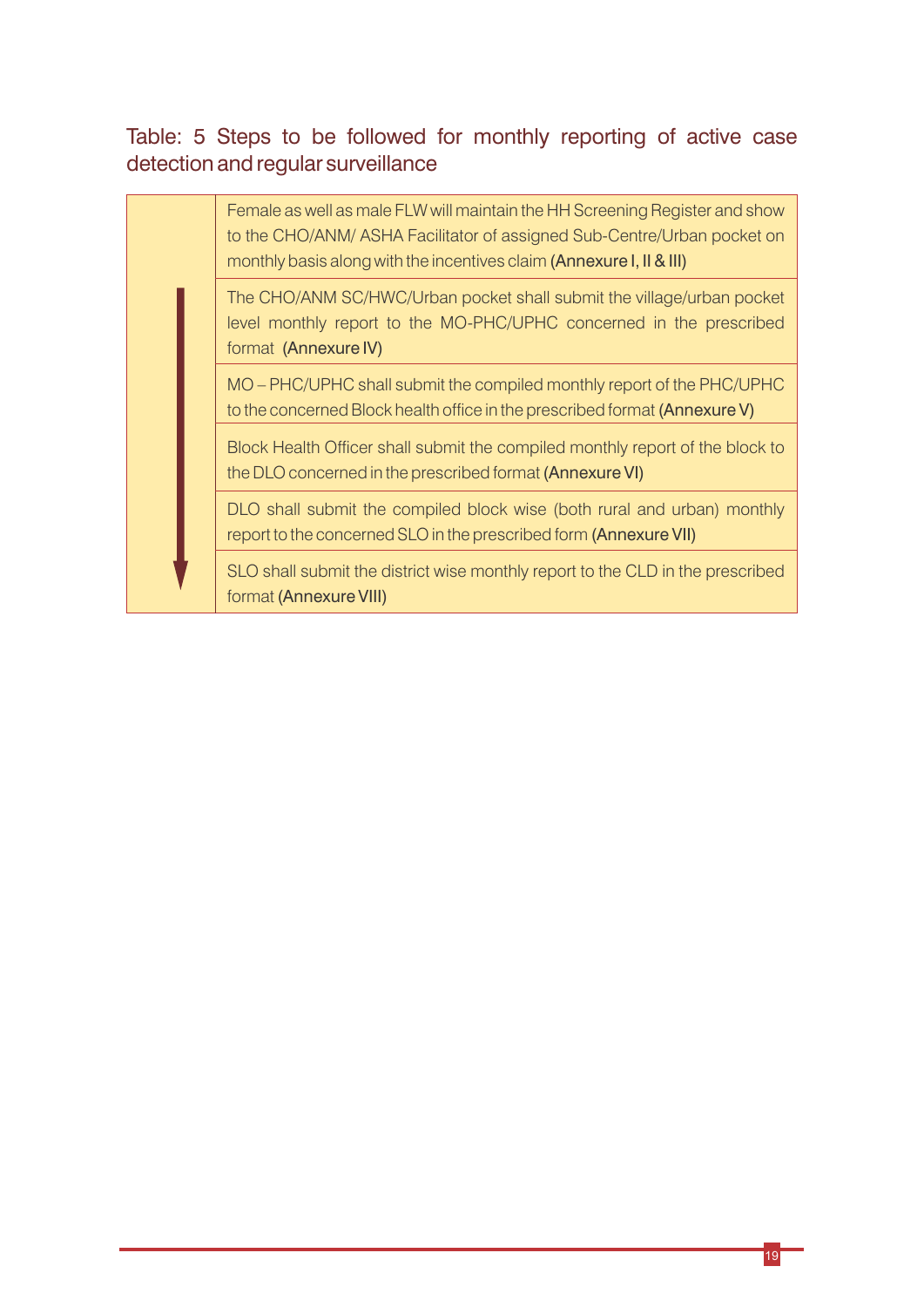

# National Leprosy Eradication Programme



ANNEXURE I ANNEXURE I

# Household Screening Register for Leprosy **Household Screening Register for Leprosy**

(To be maintained and filled by (ASHA/NMS (Non-Medical Supervisor)/NMA (Non-Medical Assistant) / trained female or male Health Worker/trained (To be maintained and lled by (ASHA/NMS (Non-Medical Supervisor)/NMA (Non-Medical Assistant) / trained female or male Health Worker/trained Community Volunteer/ trained Person affected by leprosy/ trained member of Mahila Aarogya Samiti (MAS) Community Volunteer/ trained Person affected by leprosy/ trained member of Mahila Aarogya Samiti (MAS)

|                   | Name of the State:                                                                                                 |
|-------------------|--------------------------------------------------------------------------------------------------------------------|
| $\overline{\sim}$ | Name of the District:                                                                                              |
| က်                | Name of the Block/Ward:                                                                                            |
|                   |                                                                                                                    |
| 4.                | Name of the Village/Urban Pocket:                                                                                  |
| ξ.                | Population of the Village/Urban Pocket:                                                                            |
| $\dot{\circ}$     | Name of Sub-Centre/HWC/UPHC:                                                                                       |
| 7.                | Name of CHO/ANM                                                                                                    |
| $\infty$          | Name of PHC/UPHC In-charge for this village/urban pocket:                                                          |
|                   |                                                                                                                    |
| တ                 | Name of the ASHA/Trained volunteer/trained female Health Worker/MAS member:<br>(Trained for screening for Leprosy) |
|                   | 10. Name of the Trained Male Health Worker/NMS/NMA Trained male volunteer:<br>(Trained for screening for Leprosy)  |
|                   | 11. Name of the ASHA Facilitator/ASHA Supervisor:                                                                  |
| $\frac{1}{2}$     | Name of the ANM (SC):                                                                                              |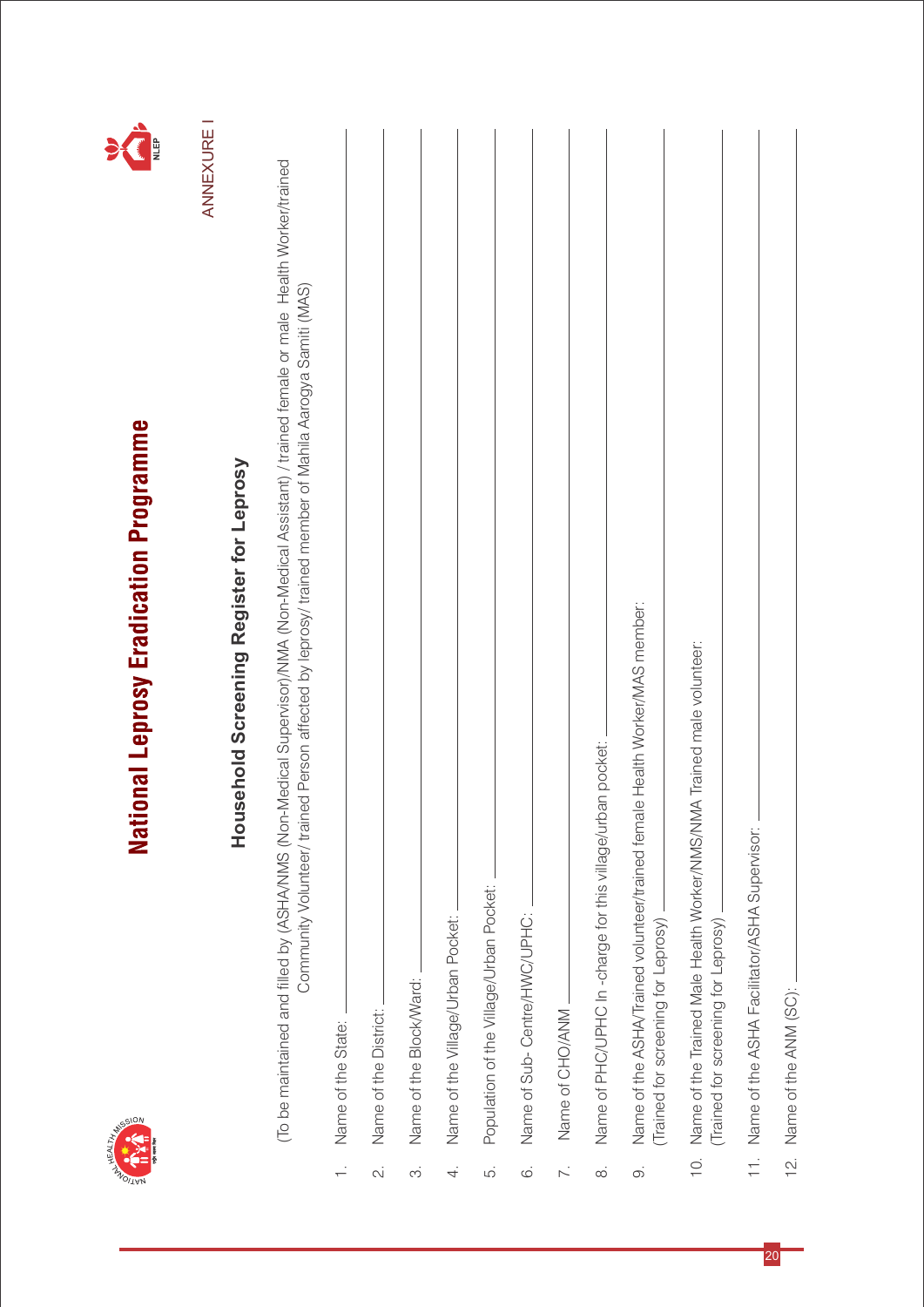# Summary of screening activity<br>(To be filled at the end of each completed round) **(To be filled at the end of each completed round) Summary of screening activity**

|                | <b>YEAR</b>                                                               | 2020 | 2021 | 2022 |  |
|----------------|---------------------------------------------------------------------------|------|------|------|--|
|                | ROUND                                                                     |      |      |      |  |
|                | 1. Name of Frontline worker (FLW)                                         |      |      |      |  |
| $\sim$         | Gender of FLW (Male/Female)                                               |      |      |      |  |
| $\dot{\infty}$ | Date of completing screening for leprosy                                  |      |      |      |  |
| $\overline{4}$ | No. of members of family enumerated of<br>particular gender Male / Female |      |      |      |  |
| Б.             | No. of persons screened                                                   |      |      |      |  |
| $\ddot{\circ}$ | No. of missing members reported                                           |      |      |      |  |
| $\overline{z}$ | No. of suspects referred                                                  |      |      |      |  |
| $\infty$       | No. of suspects examined                                                  |      |      |      |  |
| $\infty$       | No. of cases of leprosy confirmed                                         |      |      |      |  |
|                | 10. Signature of FLW                                                      |      |      |      |  |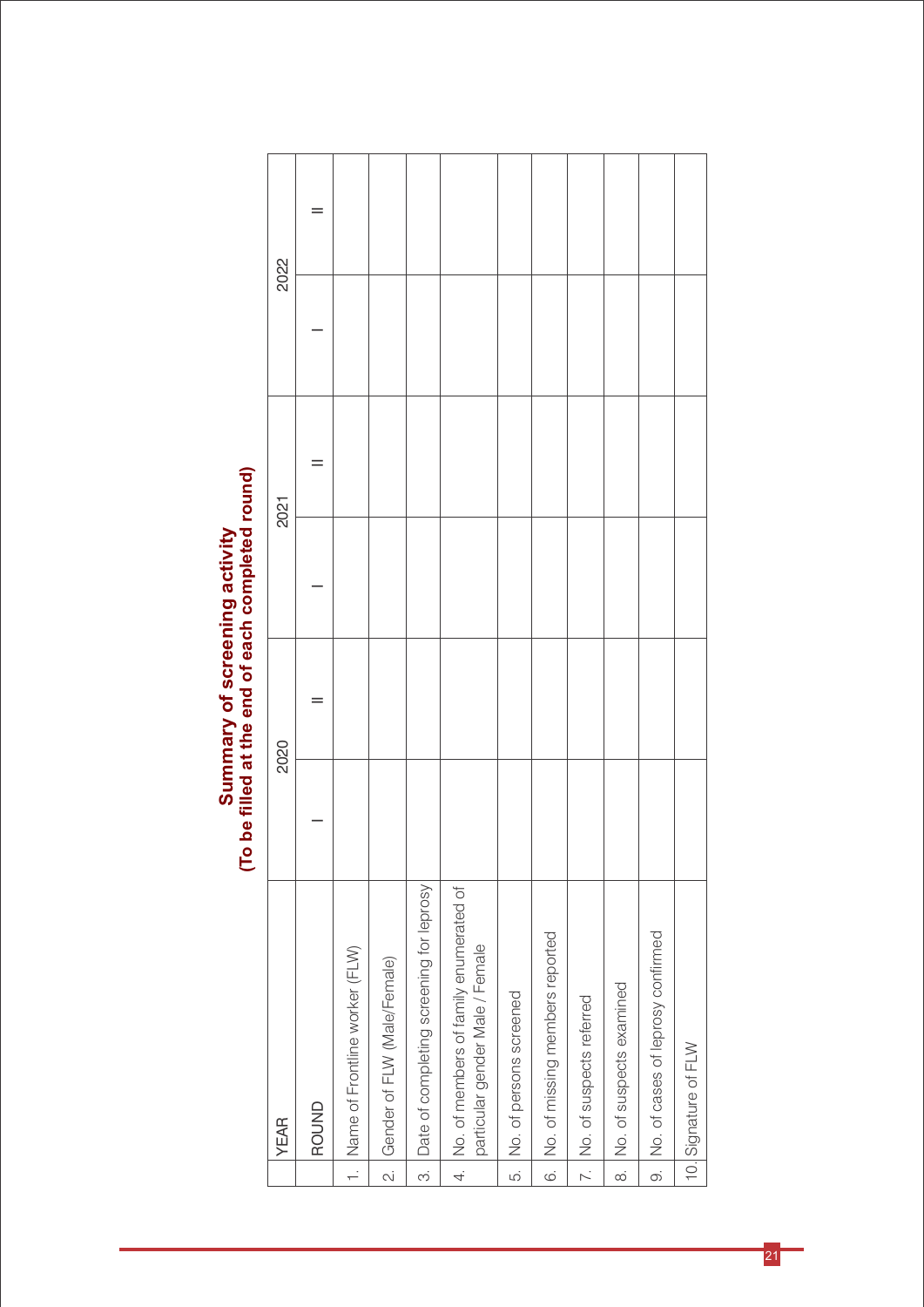Household Screening Register for Leprosy Format (Household wise format) **Household Screening Register for Leprosy Format (Household wise format)**

Address of the Household:  $\pm$ Address of the Household:

|                          | Signa<br>ture<br>(F/M<br>FLW)                                                   |        |     |      |     |      |     |                          |     |      |     |      |     |      |     |      |     |      |     |
|--------------------------|---------------------------------------------------------------------------------|--------|-----|------|-----|------|-----|--------------------------|-----|------|-----|------|-----|------|-----|------|-----|------|-----|
|                          | completion<br>treatment<br>Date of                                              |        |     |      |     |      |     |                          |     |      |     |      |     |      |     |      |     |      |     |
|                          | treatment<br>Date of<br>start of<br>MDT                                         |        |     |      |     |      |     |                          |     |      |     |      |     |      |     |      |     |      |     |
|                          | Confirmed<br>Ieprosy<br>YN<br>$\overline{5}$                                    |        |     |      |     |      |     |                          |     |      |     |      |     |      |     |      |     |      |     |
| $\widehat{(\text{iii)}}$ | Suspect<br>for<br>Leprosy<br>(Y/N)                                              |        |     |      |     |      |     |                          |     |      |     |      |     |      |     |      |     |      |     |
|                          | old/known case<br>Whether under<br>leprosy OR an<br>treatment for<br>of Leprosy |        |     |      |     |      |     |                          |     |      |     |      |     |      |     |      |     |      |     |
|                          | If family member<br>living elsewhere:<br>contact no.<br>address &               |        |     |      |     |      |     |                          |     |      |     |      |     |      |     |      |     |      |     |
| $\widehat{\equiv}$       | Screening<br>Date of                                                            |        |     |      |     |      |     |                          |     |      |     |      |     |      |     |      |     |      |     |
|                          | Rounds                                                                          |        | $=$ |      | $=$ |      | $=$ |                          | $=$ |      | $=$ |      | $=$ |      | $=$ |      | $=$ |      | $=$ |
|                          | Year                                                                            | 2020   |     | 2021 |     | 2022 |     | 2020                     |     | 2021 |     | 2022 |     | 2020 |     | 2021 |     | 2022 |     |
|                          | (F/M)                                                                           |        |     |      |     |      |     |                          |     |      |     |      |     |      |     |      |     |      |     |
|                          | Age                                                                             |        |     |      |     |      |     |                          |     |      |     |      |     |      |     |      |     |      |     |
| Telephone No: (i).       | Name of the family<br>member                                                    |        |     |      |     |      |     |                          |     |      |     |      |     |      |     |      |     |      |     |
|                          | $\begin{array}{c} 0.7 \\ 0.7 \end{array}$                                       | $\div$ |     |      |     |      |     | $\overline{\mathcal{N}}$ |     |      |     |      |     | က်   |     |      |     |      |     |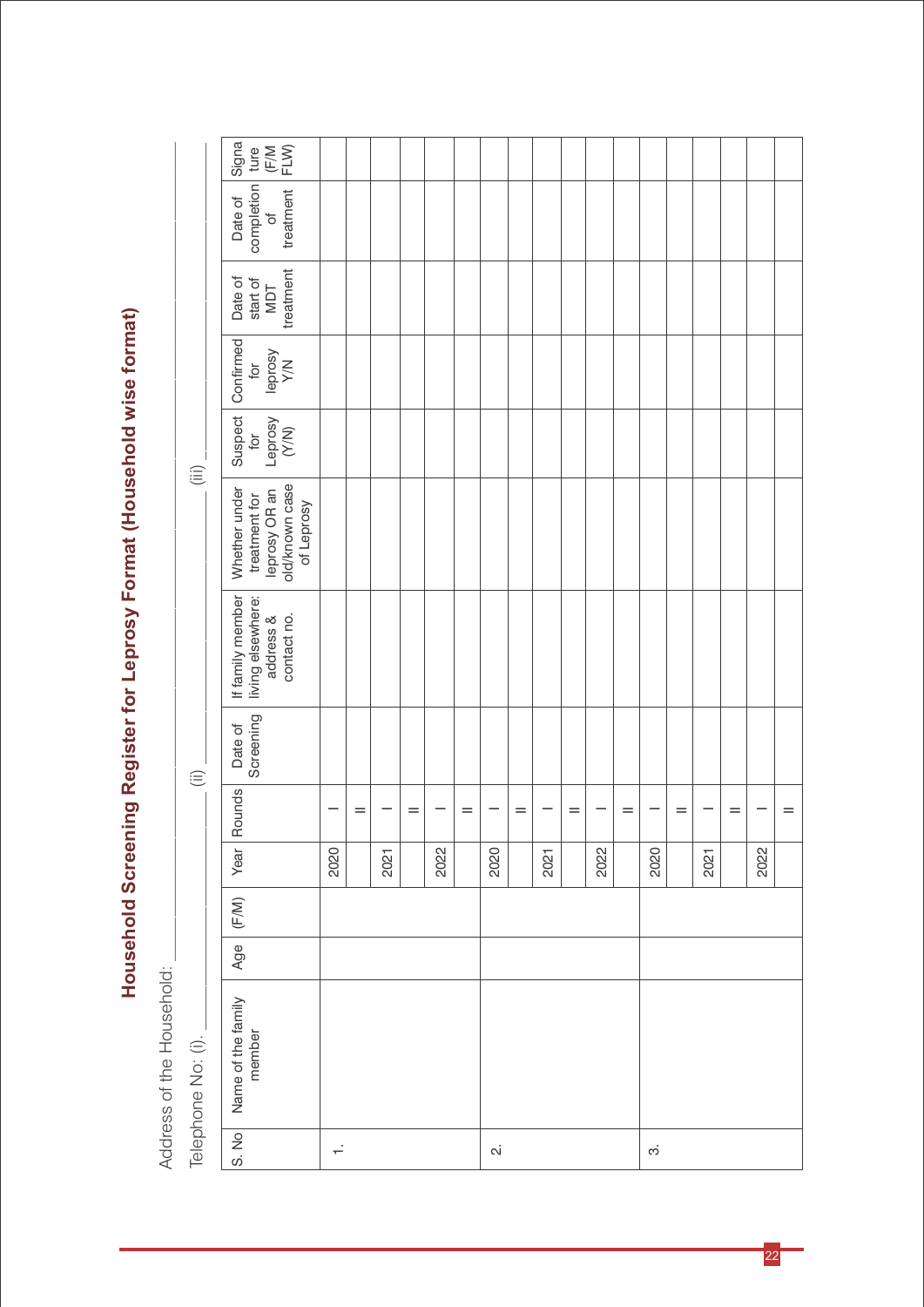



#### ANNEXURE II

#### **Referral Slip for Suspect**

| <b>Referral Slip for Suspect</b>          | Copy of Referral Slip for CHO/ANM record |
|-------------------------------------------|------------------------------------------|
| Name of the State                         | Name of the State                        |
| Name of the District                      | Name of the District                     |
| Name of the Block                         | Name of the Block                        |
| Name of the village/urban pocket          | Name of the village/urban pocket         |
| Name of the Suspect                       | Name of the Suspect                      |
| Address and telephone no.                 | Address and telephone no.                |
| Date of screening                         | Date of screening                        |
| Referred to CHO-HWC/PHC/UPHC name:        | Referred to CHO-HWC/PHC/UPHC name:       |
| Name and Signature of the Female/Male FLW | Name of the Female/Male FLW              |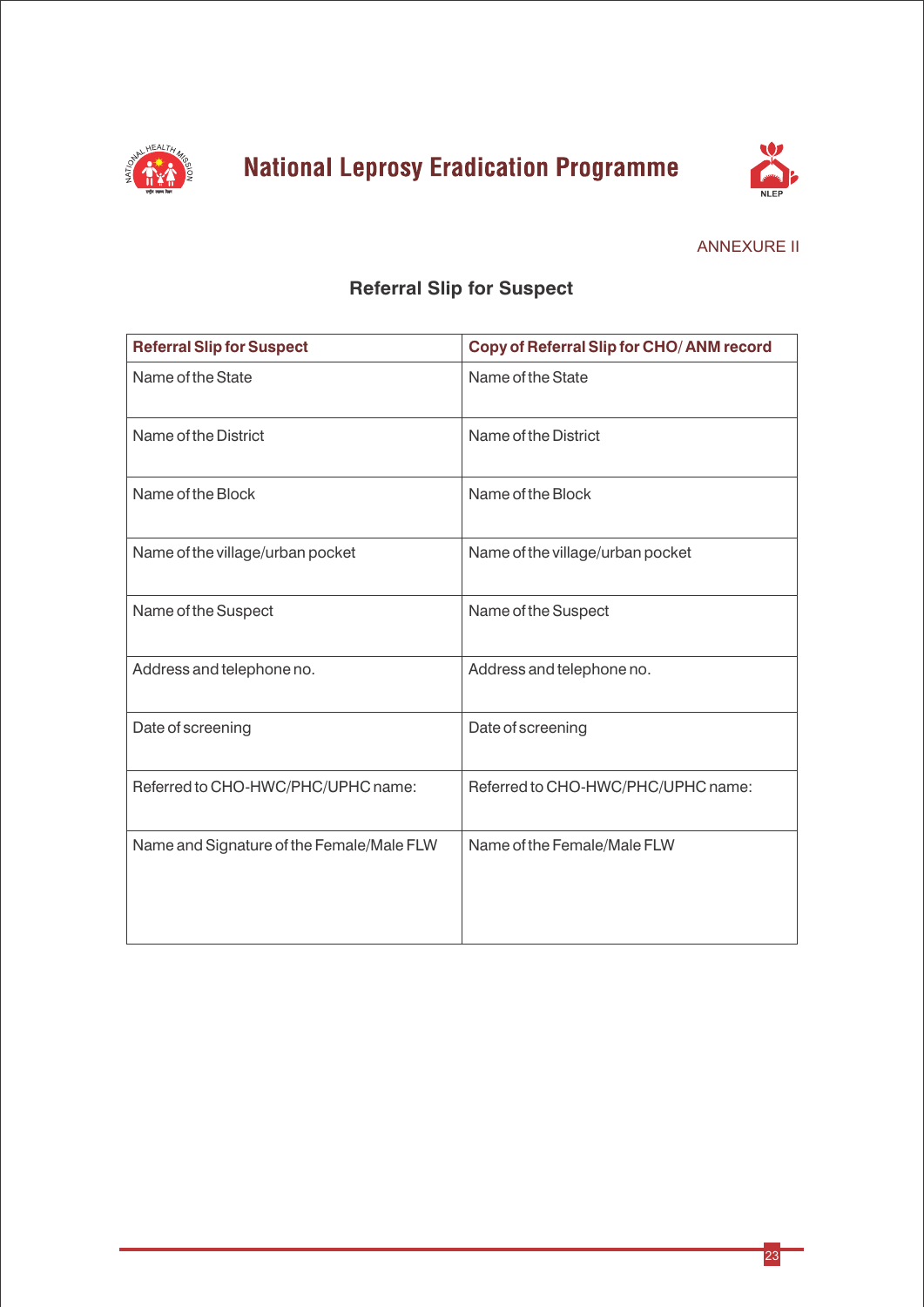



#### ANNEXURE III

#### **Information Slip for Missing Household Members**

| Information sharing mechanism: If any household member is not available throughout the<br>duration of the screening round |      |         |             |  |
|---------------------------------------------------------------------------------------------------------------------------|------|---------|-------------|--|
| Complete address of the household                                                                                         |      |         |             |  |
|                                                                                                                           |      |         |             |  |
|                                                                                                                           |      |         |             |  |
| Phone no.                                                                                                                 |      |         |             |  |
| Details of the missing household member                                                                                   |      |         |             |  |
| Name:                                                                                                                     | Age: | Gender: | Female/Male |  |
| Current address of the missing household member                                                                           |      |         |             |  |
|                                                                                                                           |      |         |             |  |
|                                                                                                                           |      |         |             |  |
|                                                                                                                           |      |         |             |  |
| Phone no.                                                                                                                 |      |         |             |  |
| Name and signature of the CHO(HWC)/ANM                                                                                    |      |         |             |  |
|                                                                                                                           |      |         |             |  |
|                                                                                                                           |      |         |             |  |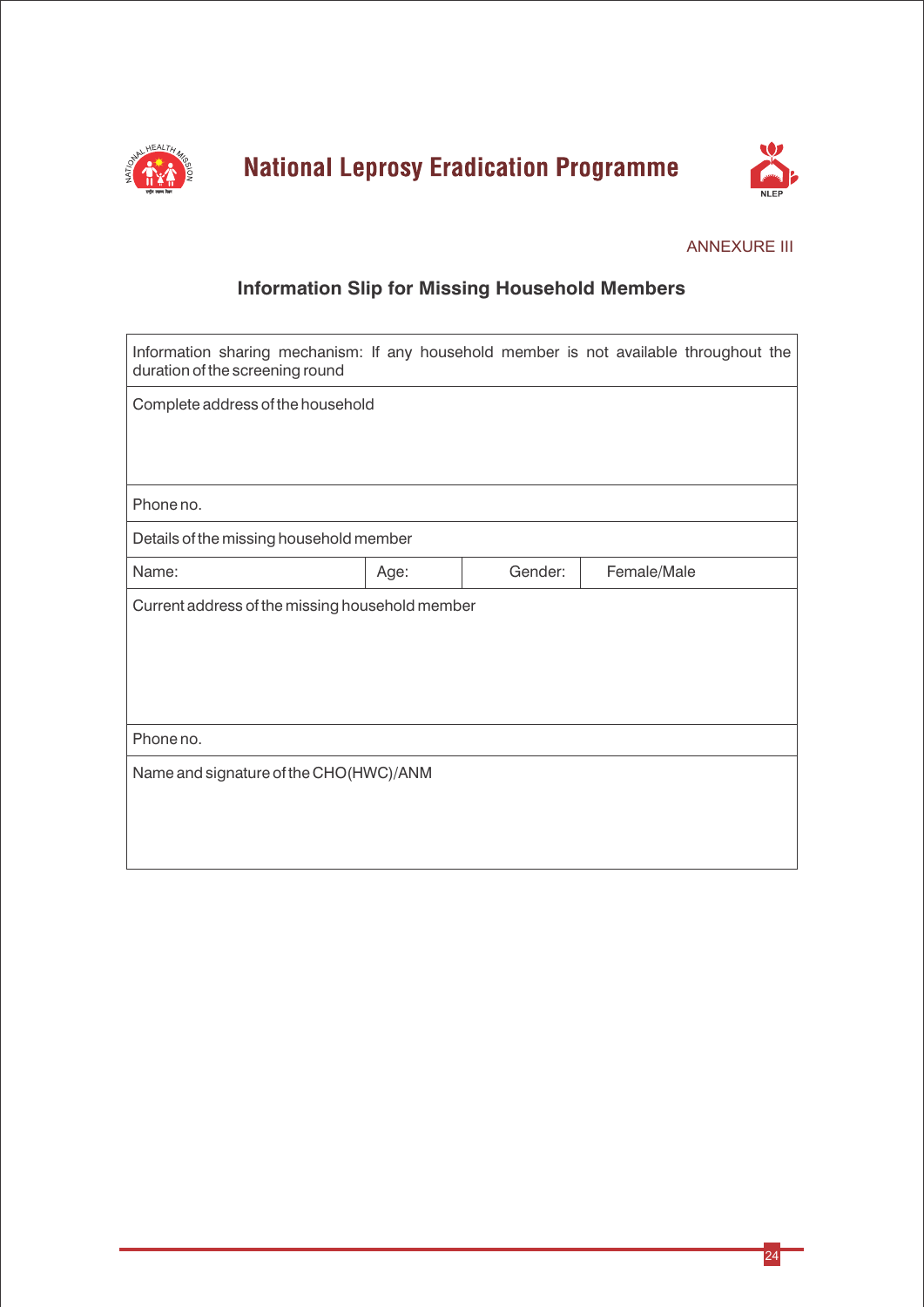



ANNEXURE IV

#### **Village/Urban pocket level Monthly Reporting format for details of Active Case Search Activity for submission to the MO-PHC/UPHC by CHO/ ANM-Sub centre/HWC/UPHC Concerned**

Name of reporting Month: Year:

| Name of the State/UT                                                                   |  |
|----------------------------------------------------------------------------------------|--|
| Name of District                                                                       |  |
| Name of the Block                                                                      |  |
| Name of the PHC/UPHC                                                                   |  |
| Name of the Sub-Centre/Health &<br><b>Wellness Centre/UPHC</b>                         |  |
| Enumerated Population of Sub-<br>Centre/Health & Wellness centre/<br><b>UPHC</b>       |  |
| Population eligible for screening<br>under Sub-Centre/Health & Wellness<br>Centre/UPHC |  |
| <b>Screened Population</b>                                                             |  |
| Suspects referred                                                                      |  |
| Suspects examined                                                                      |  |
| Cases confirmed                                                                        |  |
| <b>Cases started MDT</b>                                                               |  |

………………………………………

Name and signature of CHO/ANM –<br>Sub centre/HWC/UPHC:

Date: ………………………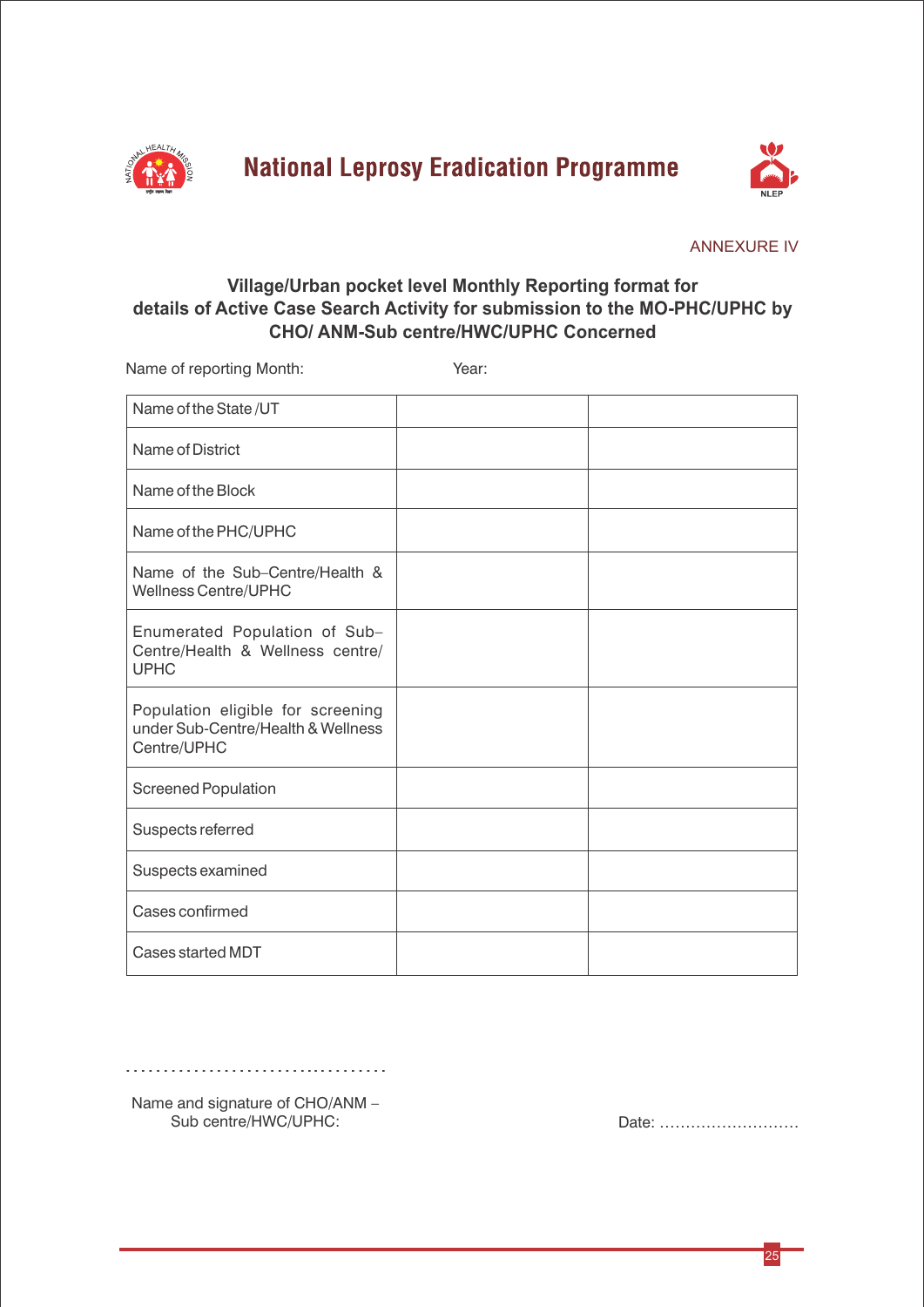

**National Leprosy Eradication Programme** 



ANNEXURE V

#### **PHC/UPHC level Monthly Reporting format for details of Active Case Search Activity for submission to Block Medical offcer by MO-PHC/UPHC**

Name of reporting Month: Year:

| Name of the State/UT                                             |  |
|------------------------------------------------------------------|--|
| Name of District                                                 |  |
| Name of the Block                                                |  |
| Name of the PHC/UPHC                                             |  |
| Enumerated Population of PHC/<br><b>UPHC</b>                     |  |
| Population eligible for screening<br>under PHC/UPHC jurisdiction |  |
| <b>Screened Population</b>                                       |  |
| Suspects referred                                                |  |
| Suspects examined                                                |  |
| Cases confirmed                                                  |  |
| Cases started MDT                                                |  |

Name and signature of MO-PHC/UPHC: Date: ………………………

……………………..………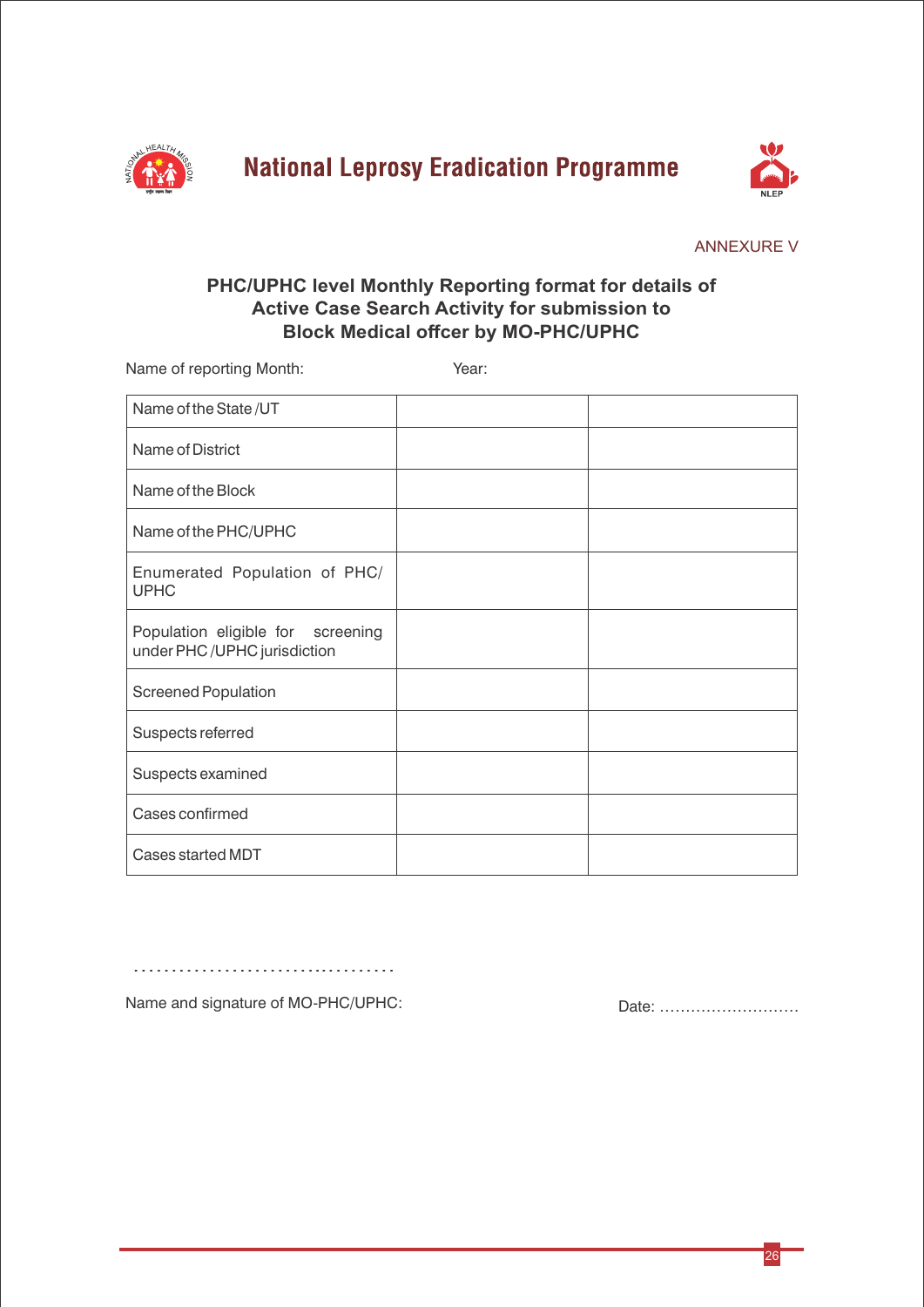



#### ANNEXURE VI

#### **Block level Monthly Reporting format for details of Active Case Search Activity for submission to DLO by BLO/ Block Health Officer**

| Name of reporting Month:                             | Year: |  |
|------------------------------------------------------|-------|--|
| Name of the State/UT                                 |       |  |
| Name of District                                     |       |  |
| Name of the Block                                    |       |  |
| <b>Enumerated Population of Block</b>                |       |  |
| Population eligible for screening at<br><b>Block</b> |       |  |
| Screened Population                                  |       |  |
| Suspects referred                                    |       |  |
| Suspects examined                                    |       |  |
| Cases confirmed                                      |       |  |
| Cases started MDT                                    |       |  |

……………………………………………

Name and signature of Block Health Officer: Date: ...............................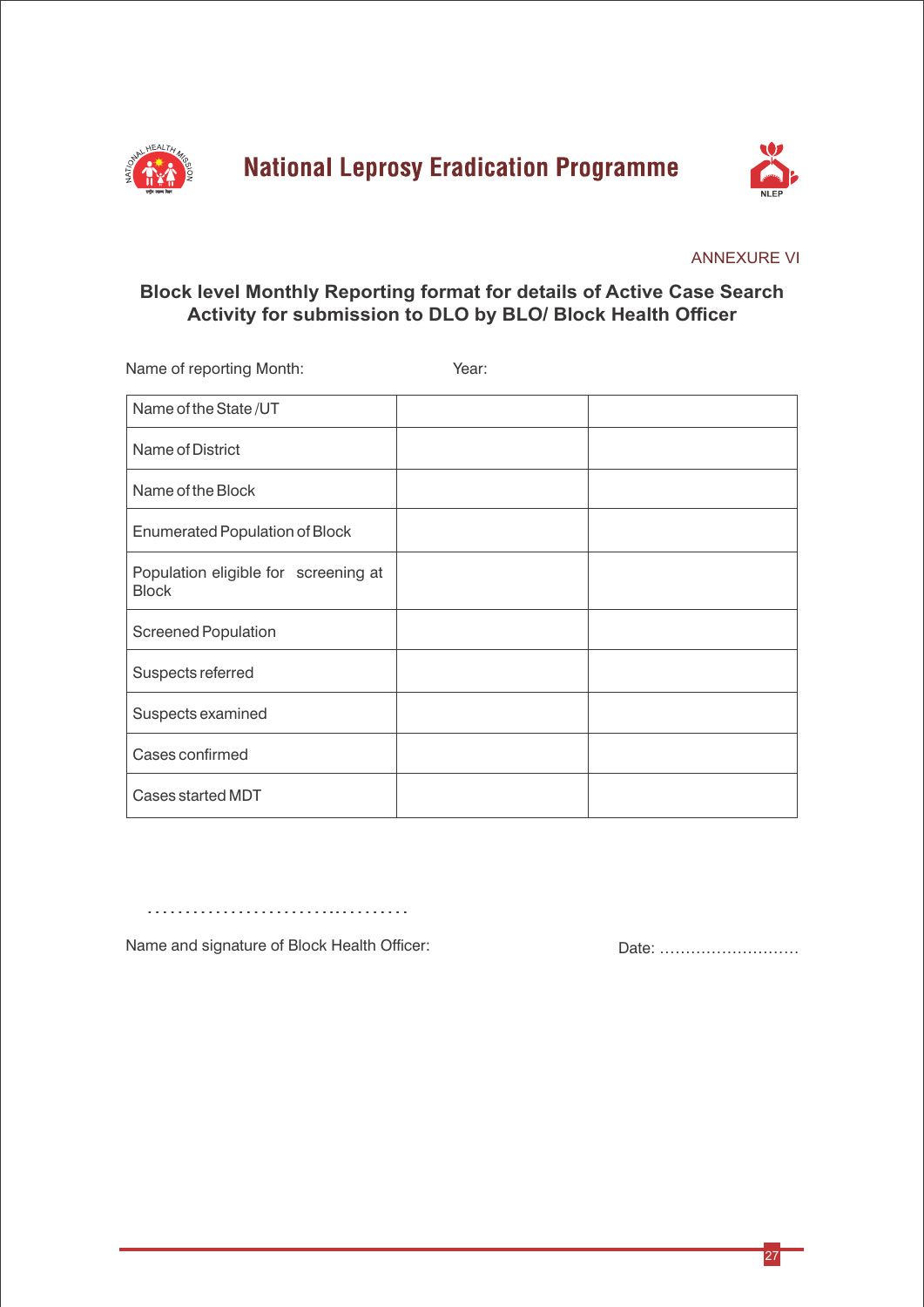



ANNEXURE VII

#### **District level Monthly Reporting format for details of Active Case Search Activity for submission to SLO by DLO**

Screened Population Cases confirmed Population eligible for screening at **District** Suspects examined Suspects referred Name of District Cases started MDT Name of the State /UT Enumerated Population of District Name of reporting Month: Year:

…………………………………………

Name and signature of District Leprosy Officer: Date: ...........................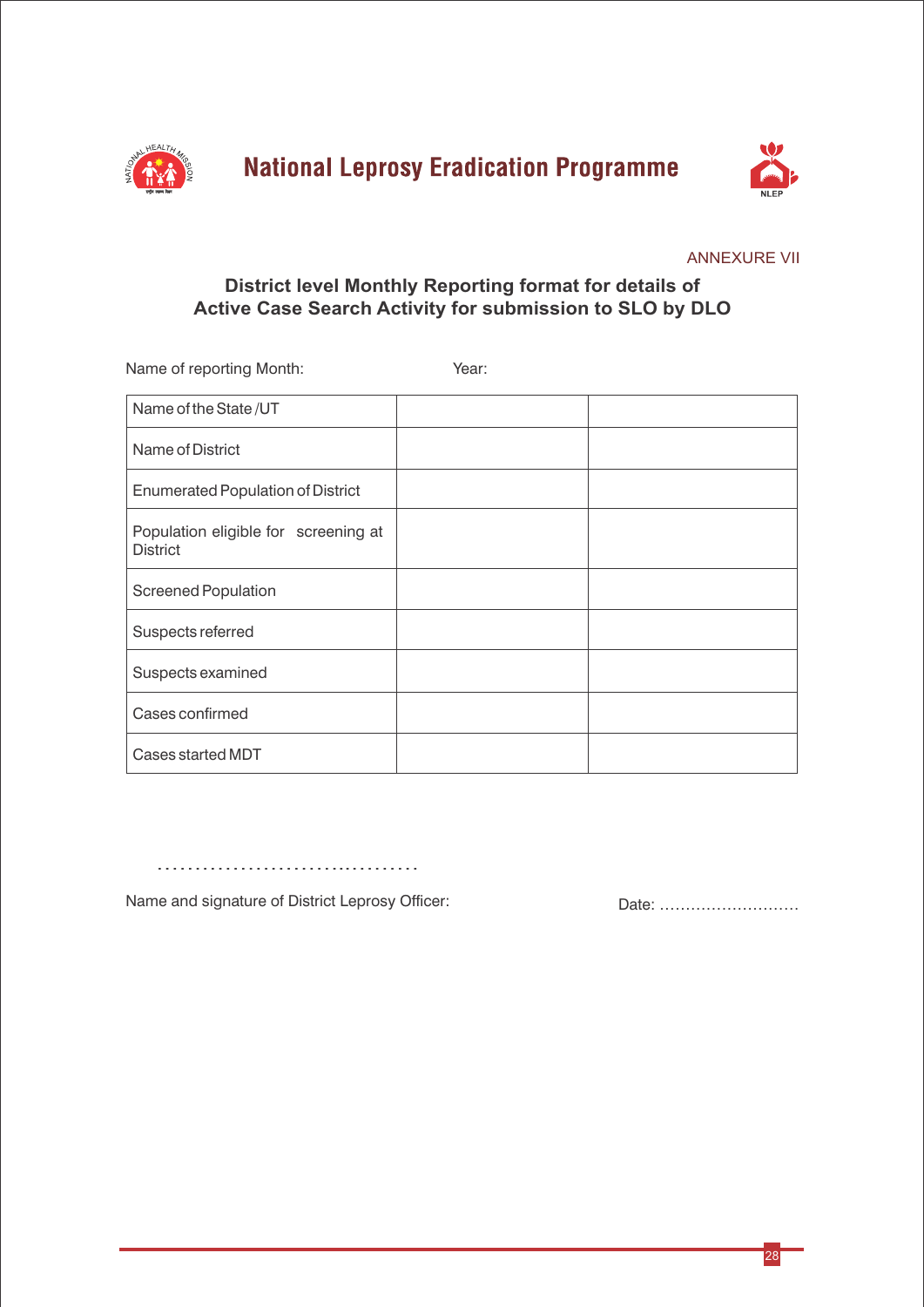



#### ANNEXURE VIII

#### **State level (Compiled District- wise) Monthly Reporting format for details of Active Case Search Activity for submission to Central Leprosy Division by State Leprosy Officer**

| Name<br>of the<br>State<br>/UT | <b>District</b> | Name of Enumerated<br>Population<br>of District | Population<br>eligible for<br>screening at<br>District | Screened<br>Population | Suspects<br>referred | Suspects<br>examined | Cases<br>confirmed | Cases<br>started<br><b>MDT</b> |
|--------------------------------|-----------------|-------------------------------------------------|--------------------------------------------------------|------------------------|----------------------|----------------------|--------------------|--------------------------------|
|                                |                 |                                                 |                                                        |                        |                      |                      |                    |                                |
|                                |                 |                                                 |                                                        |                        |                      |                      |                    |                                |
|                                |                 |                                                 |                                                        |                        |                      |                      |                    |                                |
|                                |                 |                                                 |                                                        |                        |                      |                      |                    |                                |
|                                |                 |                                                 |                                                        |                        |                      |                      |                    |                                |
|                                |                 |                                                 |                                                        |                        |                      |                      |                    |                                |
|                                |                 |                                                 |                                                        |                        |                      |                      |                    |                                |
|                                |                 |                                                 |                                                        |                        |                      |                      |                    |                                |
|                                |                 |                                                 |                                                        |                        |                      |                      |                    |                                |
| Total                          |                 |                                                 |                                                        |                        |                      |                      |                    |                                |

……………………..………

Name and signature of State Leprosy Officer Date: ...............................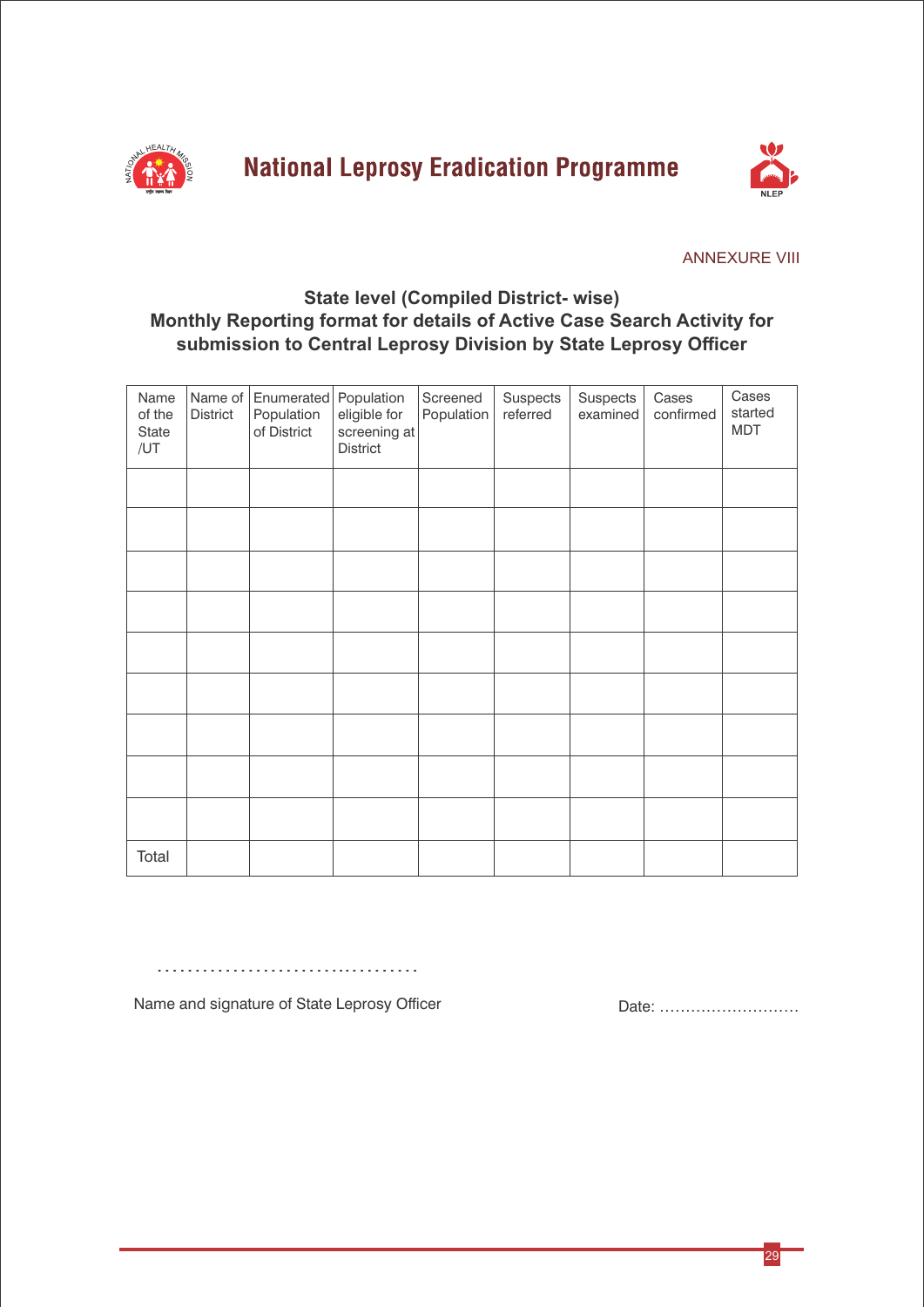| <b>ANNEXURE IX-A</b><br><b>Screening Round Completion Certificate by ASHA facilitator</b><br>completed the _____ (First / Second) round of screening for leprosy<br>for the Financial Year 100% resident eligible<br>population has been screened during this round; suspects have been<br>referred and final diagnosis has been made by concerned Medical<br>officer - PHC/UPHC/ CHC/DH. The HH screening register for<br>leprosy has been duly checked in respect of all the entries.<br>Name and Signature of<br><b>ASHA Supervisor/Facilitator</b><br>Date: | <b>National Leprosy Eradication Programme</b> |  |
|-----------------------------------------------------------------------------------------------------------------------------------------------------------------------------------------------------------------------------------------------------------------------------------------------------------------------------------------------------------------------------------------------------------------------------------------------------------------------------------------------------------------------------------------------------------------|-----------------------------------------------|--|
|                                                                                                                                                                                                                                                                                                                                                                                                                                                                                                                                                                 |                                               |  |
|                                                                                                                                                                                                                                                                                                                                                                                                                                                                                                                                                                 |                                               |  |
|                                                                                                                                                                                                                                                                                                                                                                                                                                                                                                                                                                 |                                               |  |
|                                                                                                                                                                                                                                                                                                                                                                                                                                                                                                                                                                 |                                               |  |
|                                                                                                                                                                                                                                                                                                                                                                                                                                                                                                                                                                 |                                               |  |
|                                                                                                                                                                                                                                                                                                                                                                                                                                                                                                                                                                 |                                               |  |
|                                                                                                                                                                                                                                                                                                                                                                                                                                                                                                                                                                 |                                               |  |
|                                                                                                                                                                                                                                                                                                                                                                                                                                                                                                                                                                 |                                               |  |
|                                                                                                                                                                                                                                                                                                                                                                                                                                                                                                                                                                 |                                               |  |
|                                                                                                                                                                                                                                                                                                                                                                                                                                                                                                                                                                 |                                               |  |
|                                                                                                                                                                                                                                                                                                                                                                                                                                                                                                                                                                 |                                               |  |
|                                                                                                                                                                                                                                                                                                                                                                                                                                                                                                                                                                 |                                               |  |
|                                                                                                                                                                                                                                                                                                                                                                                                                                                                                                                                                                 |                                               |  |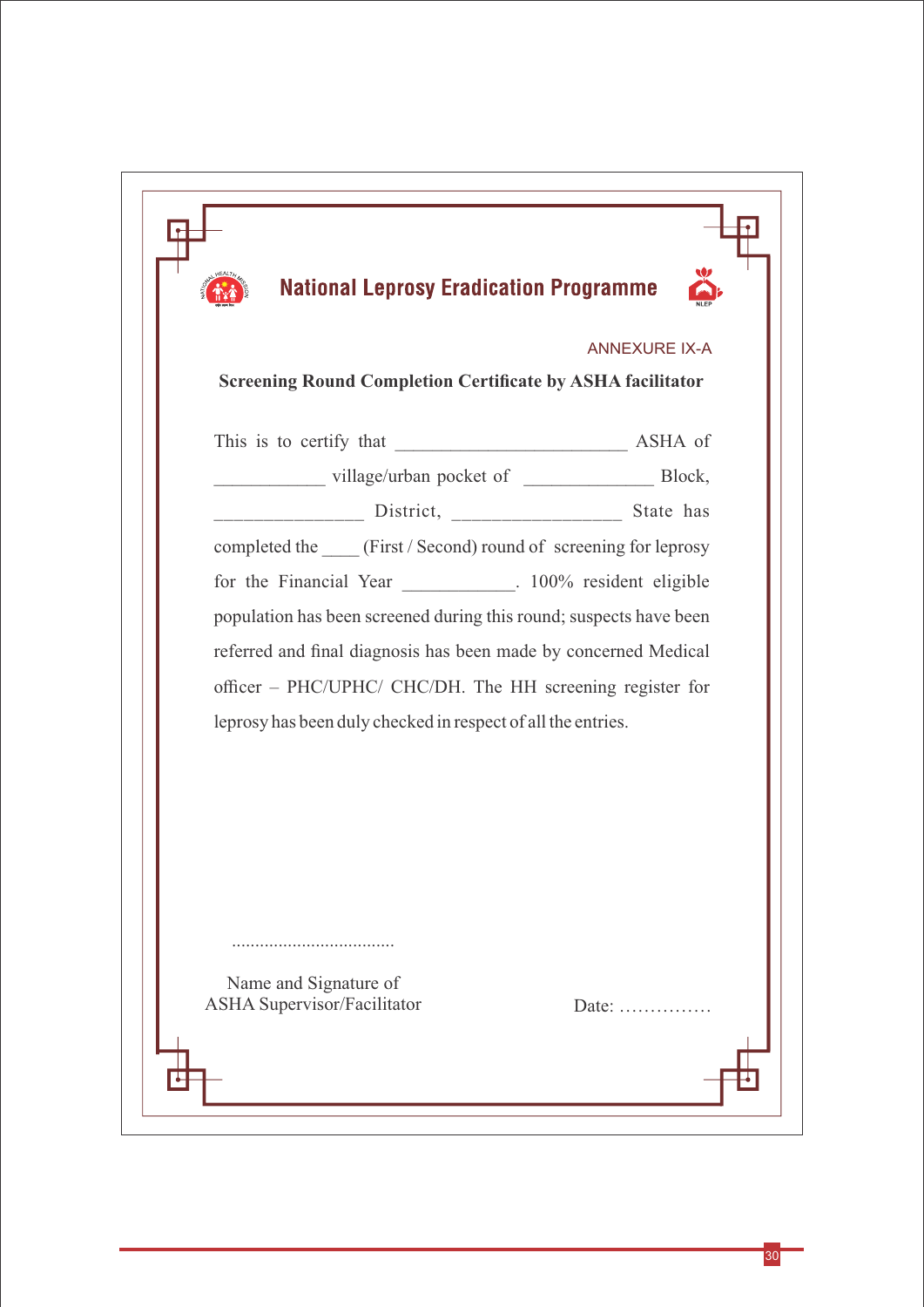| <b>National Leprosy Eradication Programme</b>                                                |
|----------------------------------------------------------------------------------------------|
| <b>ANNEXURE IX-AA</b><br><b>Screening Round Completion Certificate by CHO/ANM</b>            |
| This is to certify that                                                                      |
| village/urban pocket of _________________________ Block,                                     |
|                                                                                              |
| completed the _____ (First / Second) round of screening for leprosy                          |
| for the Financial Year ____________. 100% resident eligible                                  |
| population has been screened during this round, and complete                                 |
| information in respect of missing persons has been submitted to the                          |
| concerned Medical officer-PHC/UPHC.                                                          |
| I do hereby declare that above information and facts stated are true,                        |
| correct and complete to the best of my knowledge and after random                            |
| checking of 10% of the screened population.                                                  |
|                                                                                              |
|                                                                                              |
| Name and Signature of CHO/ANM,<br>Sub-Centre/Health & Wellness Centre/UPHC<br>Date: $\ldots$ |
|                                                                                              |
|                                                                                              |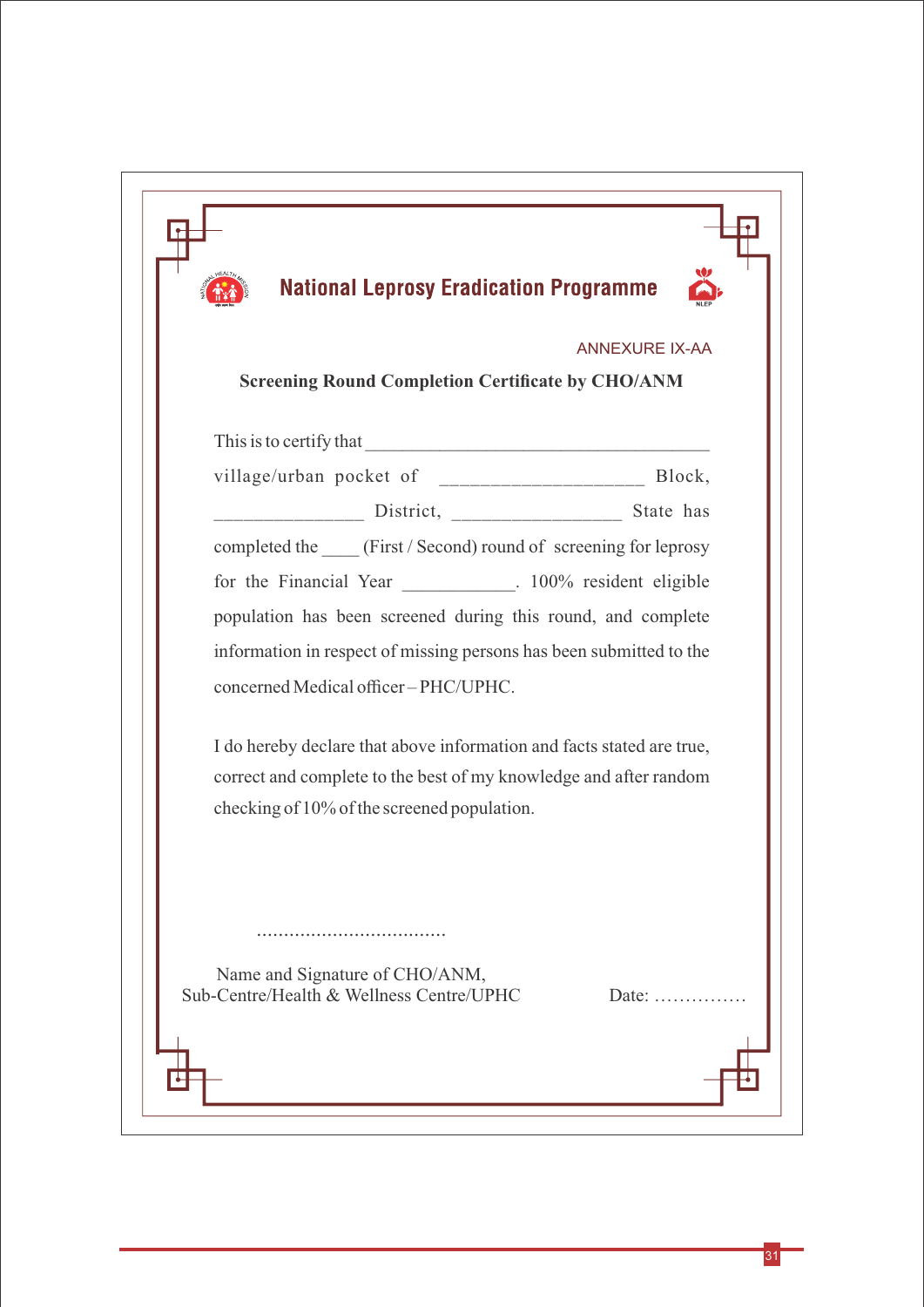| <b>ANNEXURE IX-B</b><br><b>Screening Round Completion Certificate by MO-PHC</b><br>This is to certify that all the villages falling under the jurisdiction of<br>completed the _____ (First / Second) round of screening for leprosy<br>for the Financial Year ___________. 100% resident eligible<br>population has been screened during this round, and complete<br>information in respect of missing persons has been submitted to the<br>Medical officer - Community Health Centre.<br>I do hereby declare that above information and facts stated are true,<br>correct and complete to the best of my knowledge and after random<br>checking of 10% of the screened population. | <b>National Leprosy Eradication Programme</b> |                         |
|--------------------------------------------------------------------------------------------------------------------------------------------------------------------------------------------------------------------------------------------------------------------------------------------------------------------------------------------------------------------------------------------------------------------------------------------------------------------------------------------------------------------------------------------------------------------------------------------------------------------------------------------------------------------------------------|-----------------------------------------------|-------------------------|
|                                                                                                                                                                                                                                                                                                                                                                                                                                                                                                                                                                                                                                                                                      |                                               |                         |
|                                                                                                                                                                                                                                                                                                                                                                                                                                                                                                                                                                                                                                                                                      |                                               |                         |
|                                                                                                                                                                                                                                                                                                                                                                                                                                                                                                                                                                                                                                                                                      |                                               |                         |
|                                                                                                                                                                                                                                                                                                                                                                                                                                                                                                                                                                                                                                                                                      |                                               |                         |
|                                                                                                                                                                                                                                                                                                                                                                                                                                                                                                                                                                                                                                                                                      |                                               |                         |
|                                                                                                                                                                                                                                                                                                                                                                                                                                                                                                                                                                                                                                                                                      |                                               |                         |
|                                                                                                                                                                                                                                                                                                                                                                                                                                                                                                                                                                                                                                                                                      |                                               |                         |
|                                                                                                                                                                                                                                                                                                                                                                                                                                                                                                                                                                                                                                                                                      |                                               |                         |
|                                                                                                                                                                                                                                                                                                                                                                                                                                                                                                                                                                                                                                                                                      |                                               |                         |
|                                                                                                                                                                                                                                                                                                                                                                                                                                                                                                                                                                                                                                                                                      |                                               |                         |
|                                                                                                                                                                                                                                                                                                                                                                                                                                                                                                                                                                                                                                                                                      |                                               |                         |
|                                                                                                                                                                                                                                                                                                                                                                                                                                                                                                                                                                                                                                                                                      | Name and Signature of                         | Date: $\dots\dots\dots$ |
|                                                                                                                                                                                                                                                                                                                                                                                                                                                                                                                                                                                                                                                                                      |                                               |                         |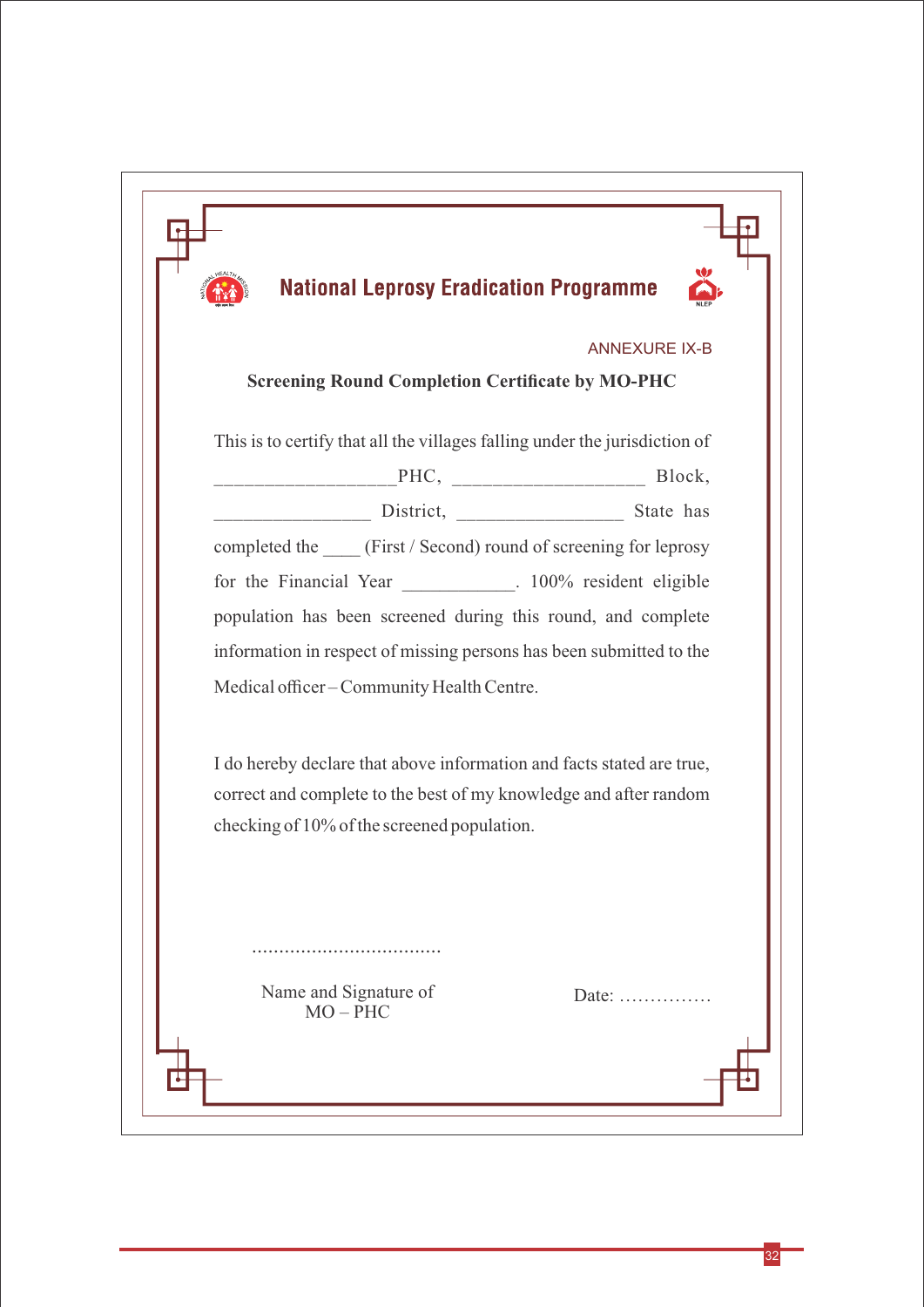| <b>National Leprosy Eradication Programme</b>                         |                |
|-----------------------------------------------------------------------|----------------|
|                                                                       | ANNEXURE-BU    |
| <b>Screening Round Completion Certificate by MO UPHC</b>              |                |
|                                                                       |                |
| /key focus area falling under the jurisdiction of Urban -             |                |
| PHC, Ward /Block,                                                     |                |
| District, State has completed the                                     |                |
| (First / Second) round of screening for leprosy for the Financial     |                |
| Year ___________. 100% resident eligible population has been          |                |
| screened during this round, and complete information in respect of    |                |
| missing persons has been submitted to the Medical officer – Urban     |                |
| Community Health Centre.                                              |                |
| I do hereby declare that above information and facts stated are true, |                |
| correct and complete to the best of my knowledge and after random     |                |
| checking of 10% of the screened population.                           |                |
|                                                                       |                |
| Name and Signature of                                                 |                |
| $MO - UPHC$                                                           | Date: $\ldots$ |
|                                                                       |                |
|                                                                       |                |
|                                                                       |                |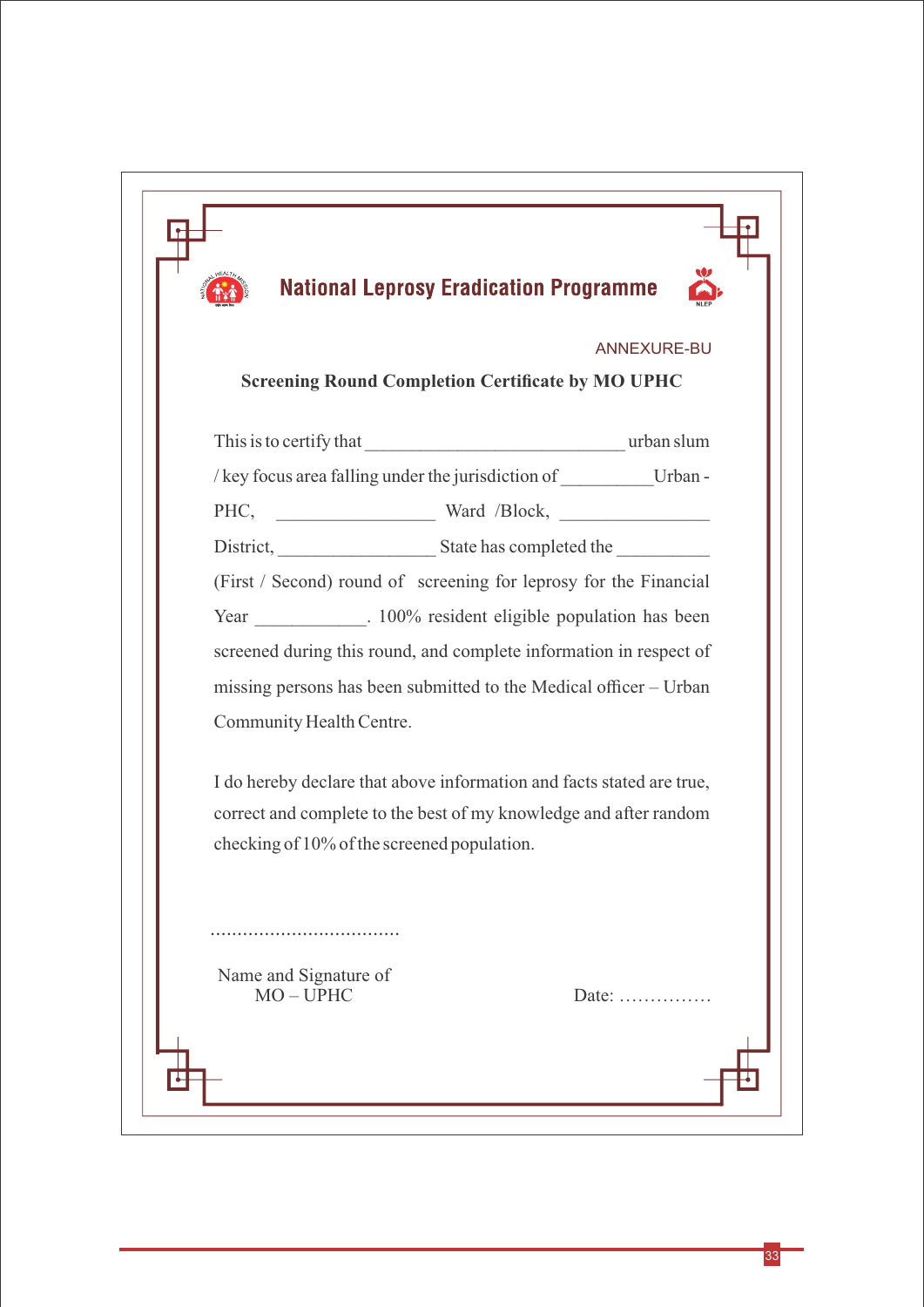|                                            | <b>National Leprosy Eradication Programme</b>                    |
|--------------------------------------------|------------------------------------------------------------------|
|                                            | <b>ANNEXURE IX-C</b>                                             |
|                                            | <b>Screening Round Completion Certificate by MO- CHC/UCHC</b>    |
|                                            | This is to certify that all the population covered under the     |
|                                            | jurisdiction of ____________CHC/UCHC of __________ Block,        |
|                                            | District, State State                                            |
|                                            | has completed the __________ (First / Second) round of screening |
|                                            | for leprosy for the Financial Year __________. 100% resident     |
|                                            | eligible population has been screened during this round, and     |
|                                            | complete information in respect of missing persons has been      |
| submitted to the District Leprosy Officer. |                                                                  |
|                                            |                                                                  |
|                                            |                                                                  |
|                                            |                                                                  |
|                                            |                                                                  |
|                                            |                                                                  |
|                                            |                                                                  |
|                                            |                                                                  |
|                                            |                                                                  |
| Name and Signature of<br>MO-CHC/UCHC       | Date: $\dots \dots \dots \dots$                                  |
|                                            |                                                                  |
|                                            |                                                                  |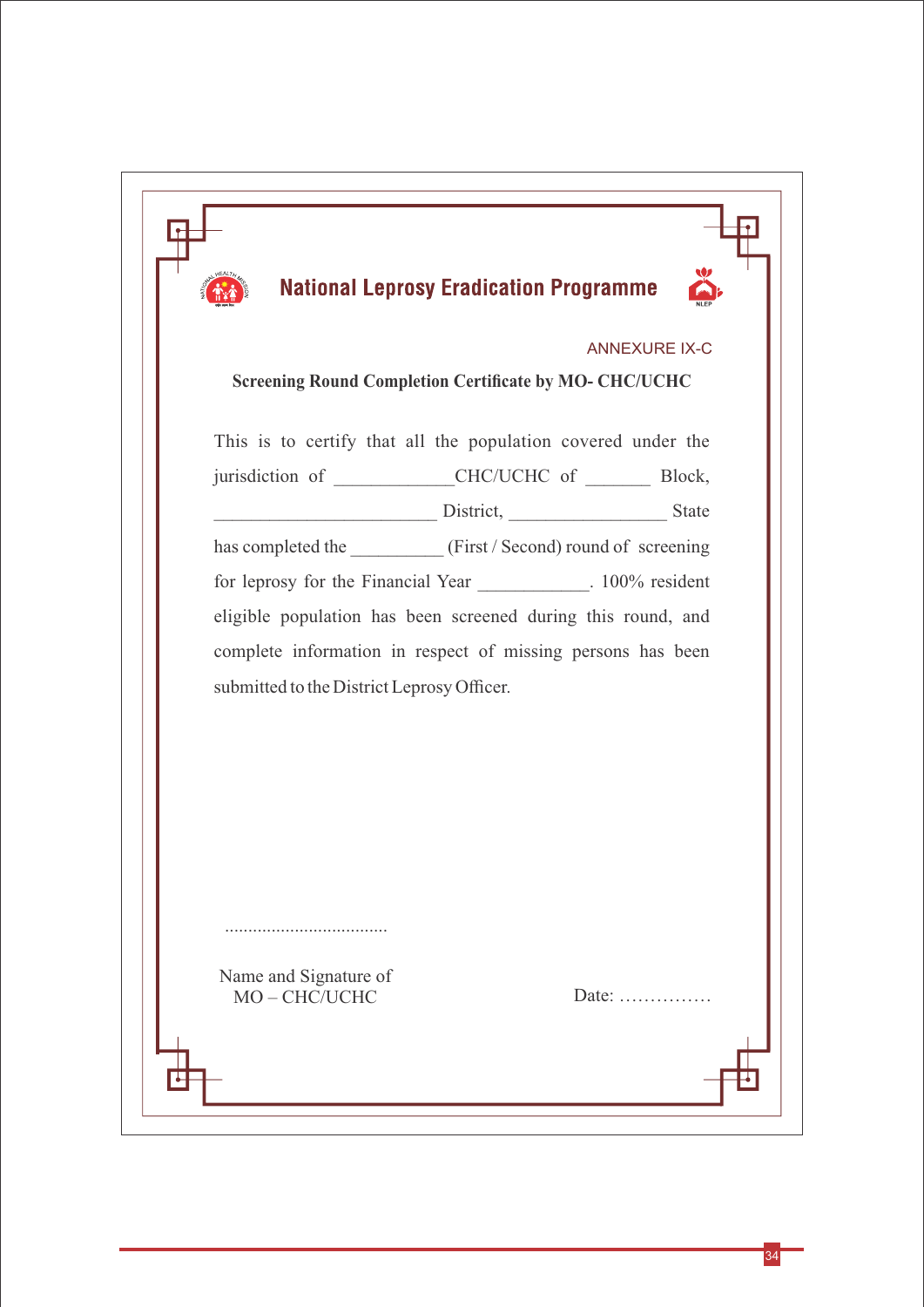| <b>National Leprosy Eradication Programme</b><br><b>ANNEXURE IX-D</b><br><b>Screening Round Completion Certificate by DLO</b> |               |                                                              |  |
|-------------------------------------------------------------------------------------------------------------------------------|---------------|--------------------------------------------------------------|--|
|                                                                                                                               |               | This is to certify that all the population covered under the |  |
|                                                                                                                               |               | jurisdiction of                                              |  |
|                                                                                                                               |               |                                                              |  |
| (First / Second) round of screening for leprosy for the Financial                                                             |               |                                                              |  |
| Year 100% resident eligible population has                                                                                    |               |                                                              |  |
| been screened during this round, and complete information in                                                                  |               |                                                              |  |
| respect of missing persons has been submitted to the District /State                                                          |               |                                                              |  |
| Leprosy Officer.                                                                                                              |               |                                                              |  |
|                                                                                                                               |               |                                                              |  |
|                                                                                                                               |               |                                                              |  |
|                                                                                                                               |               |                                                              |  |
|                                                                                                                               |               |                                                              |  |
|                                                                                                                               |               |                                                              |  |
|                                                                                                                               |               |                                                              |  |
|                                                                                                                               |               |                                                              |  |
|                                                                                                                               |               |                                                              |  |
| Name and Signature of<br>District Leprosy Officer                                                                             | Date: $\dots$ |                                                              |  |
|                                                                                                                               |               |                                                              |  |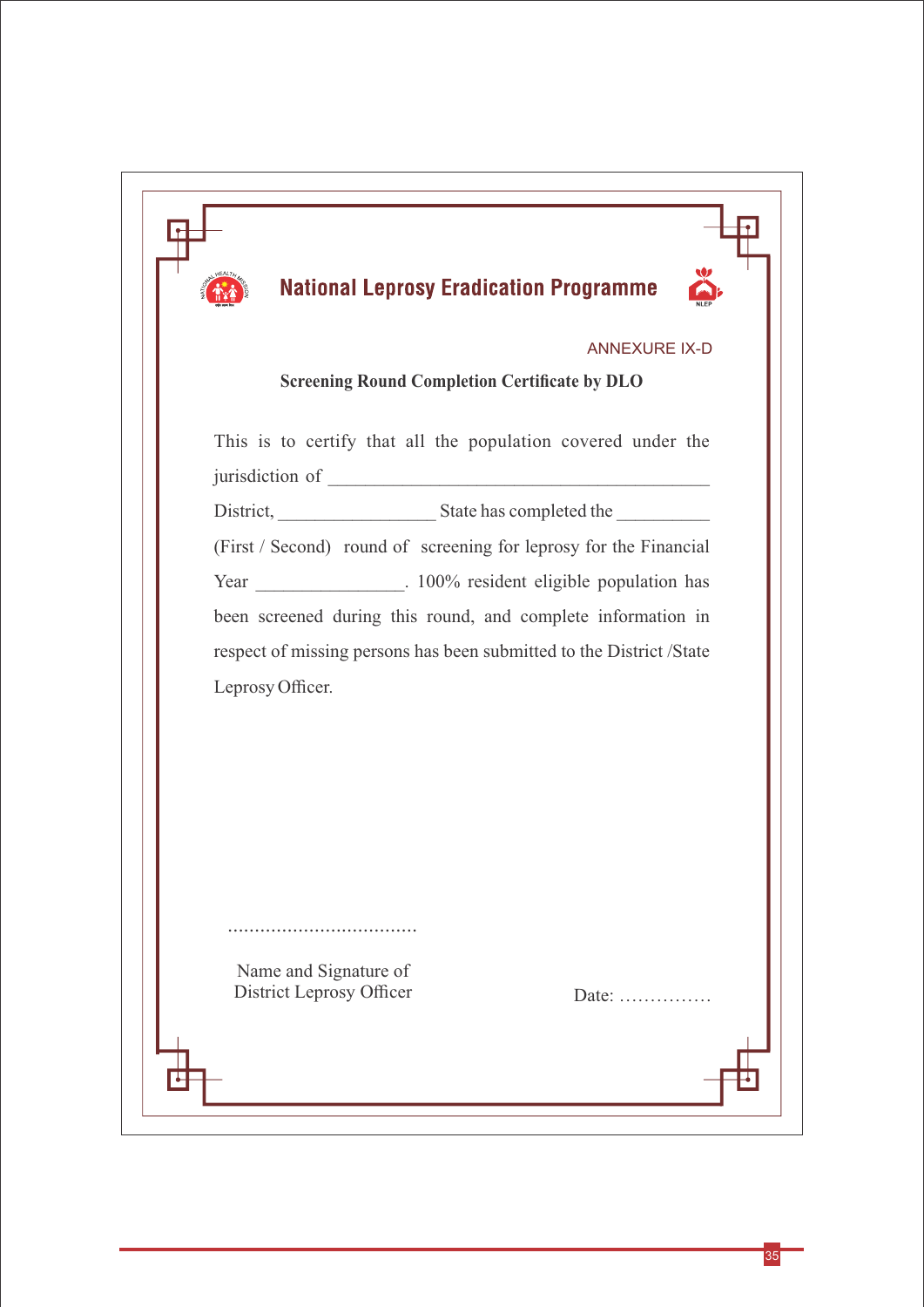